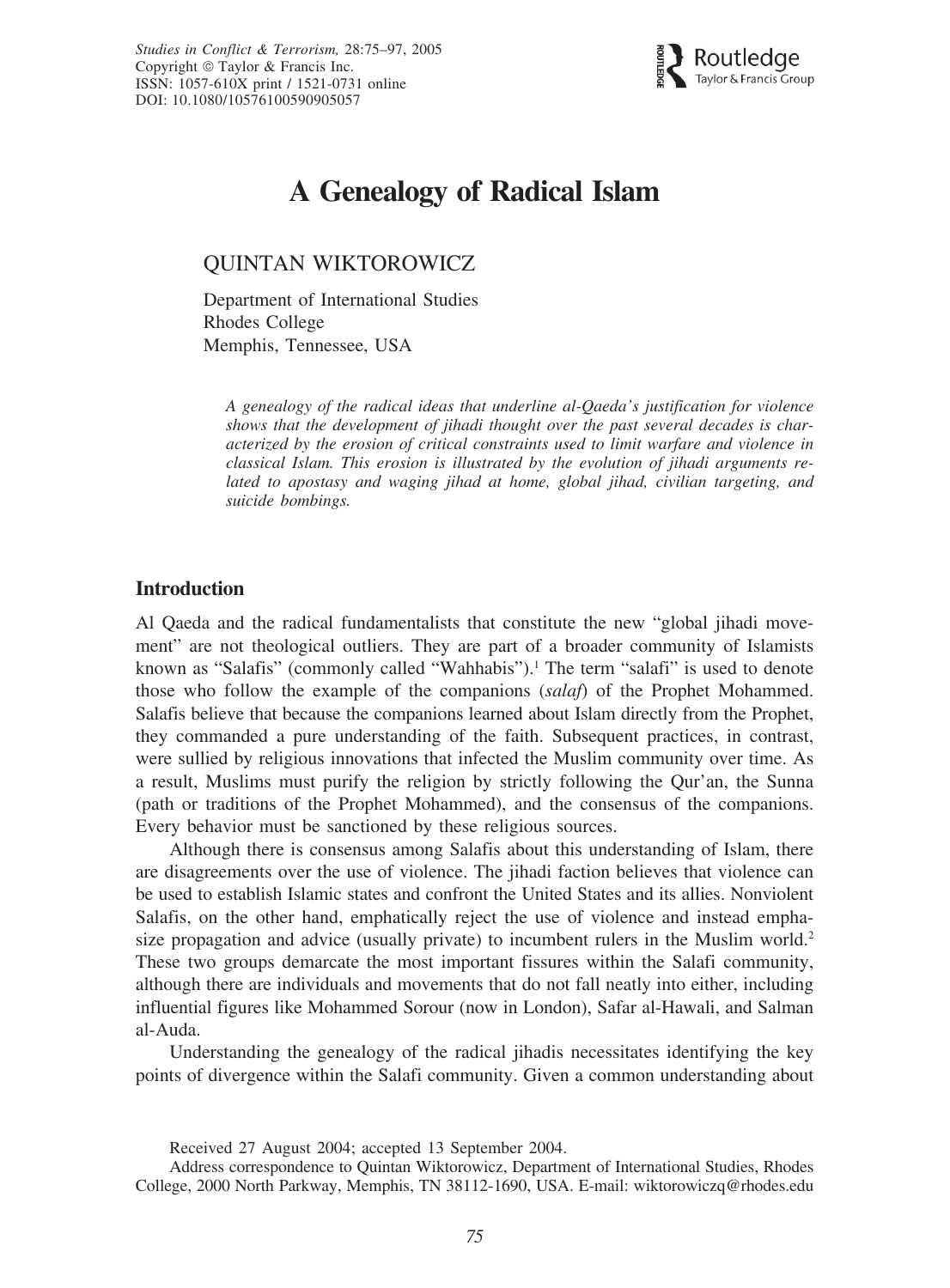following the strict model of the Prophet and his companions, what are the major points of disagreement? This article identifies four major points of contention among Salafis: (1) whether Muslims can call leaders apostates and wage jihad against them; (2) the nature of a "defensive" and global jihad; (3) the permissibility of targeting civilians; and (4) the legitimacy of suicide bombings (what radicals call "martyrdom operations"). How and why did the radicals diverge from the majority of Salafis on these issues? Who supported the divergent ideological trends, and how have these trends evolved over time?

The answers to these questions lie, to a large extent, in the inherently subjective process of religious interpretation whereby immutable religious texts and principles are applied to new circumstances and issues. The Qur'an and the Sunna of the Prophet Mohammed outline numerous rules about politics, economics, society, and individual behavior, but they do not directly respond to many questions relevant to the modern period. As a result, Salafis (and other Muslims) ask themselves what the Prophet would do if he were alive today. Given the way he lived his life and the principles he followed, how would he respond to the issues facing contemporary society? It is a process of extrapolation based on independent judgment (*ijtihad*) and reasoning by analogy (*qiyas*). So, for example, what would the Prophet say about the use of weapons of mass destruction? Clearly neither the Qur'an nor the Sunna speaks directly to this issue. Some radicals, however, argue that there is evidence that the Prophet would have supported the use of weapons of mass destruction if he were alive today. Specifically, they cite the siege of Ta'if in which the Prophet authorized the use of a catapult against a walled city where enemy fighters mixed with civilians, what jihadis call the "weapon of mass destruction of his day."3 This process of reasoning invariably leads to differences of opinion about how the Prophet would respond to current issues.

The subjective nature of this process is nicely captured by a member of the Shura Council and Military Wing of the Gamiyya Islamiyya in Egypt during a group interview in June 2002 in which leaders explained why they abandoned the violent struggle initiated by the movement during the earlier 1990s:

Shari'ah [the straight path of Islam, Islamic law] cannot be separated from reality. You must read both the reality and the relevant text before applying the right verses to the appropriate reality. Mistakes stem from the fact that the right text is sometimes applied on irrelevant reality.4

The leaders cited the decision by certain members of the movement to seize property belonging to Coptic Christians as an example. One responded that, "The person who did this used to apply certain texts to the wrong reality. The Islamic ruling on seizing loot belonging to the infidels applies to wars against the infidels, such as the war against the Jews in 1973 because it was a clear war. As for applying this principle to fellow citizens who are a part of this country's fabric, it is wrong."5

In tracing the evolution of jihadi thought over the past few decades, it appears that many of the shifts and changes are the result of new understandings about context rather than new readings of the religious texts and concomitant principles. Jihadis continue to use the same texts, quotes, and religious evidence as other Salafis, but they have developed new understandings about context and concepts such as "belief," "defense against aggression," and "civilians." The evolution of jihadi thought is less about changing principles embedded in the religious texts than the ways in which these principles are operative in the contemporary period.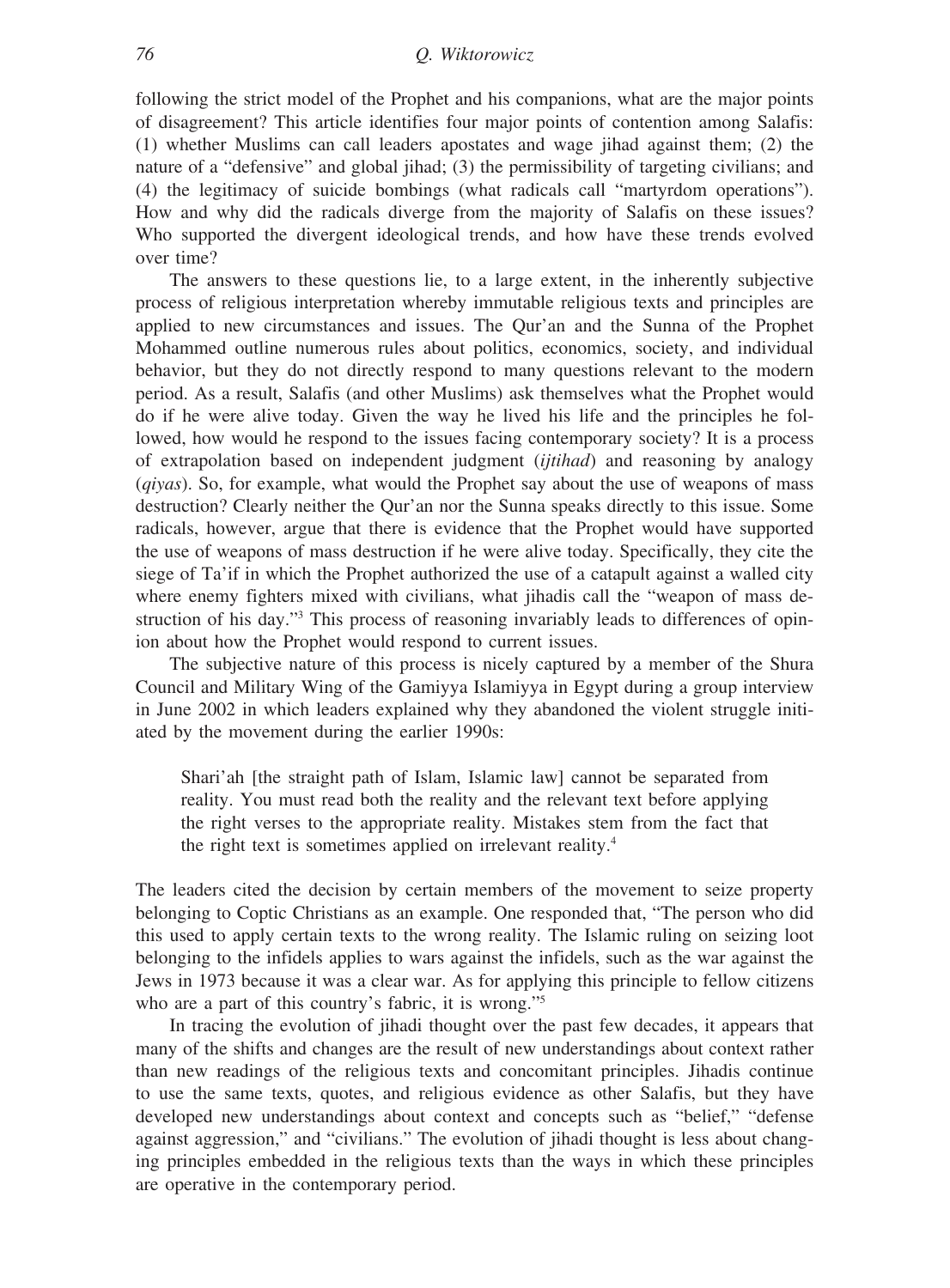This is not to argue that theology is completely irrelevant. Certainly, individual thinkers like Taqi al-Din Ibn Taymiyya (1263–1328), Muhammad bin Abdul Wahhab (1703–1792), Mawlana Abul A'la Mawdudi (1903–1979), and Sayyid Qutb (1906–1966) offered new understandings of the religious texts that challenged dominant interpretations, but subsequent thinkers, for the most part, merely adapted these understandings to new issues, often stretching them to their logical conclusion in a way that increased the scope of permissible violence.

#### **Charges of Apostasy (***Takfir)* **and Waging Jihad at Home**

The vast majority of Muslims are conservative in their approach to declaring someone an apostate, a process known as *takfir*. The seriousness of the endeavor is underscored by a number of Qur'anic cautionary notes and stories about the Prophet. A few examples include:

If a Muslim calls another *kafir* [unbeliever], then if he is a *kafir* let it be so; otherwise, he [the caller] is himself a *kafir*. (saying of the Prophet from Abu Dawud, *Book of Sunna*, edition published by Quran Mahal, Karachi, vol. iii, p. 484)

No man accuses another man of being a sinner, or of being a *kafir*, but it reflects back on him if the other is not as he called him. (saying of the Prophet from Bukhari, *Book of Ethics*; Book 78, ch. 44)

Withhold [your tongues] from those who say "There is no god but Allah" do not call them *kafir*. Whoever calls a reciter of "There is no god but Allah" as a *kafir*, is nearer to being a *kafir* himself. (reported from Ibn Umar)6

Most Muslims believe that, as the Prophet said, "whoever accuses a believer of disbelief, it is as if he killed him."7 Therefore, so long as a leader has a "mustard seed of faith" and implements the prayer, he is still considered a Muslim. (Throughout this article, the pronoun "he" is used because this is the jihadi standard. It must be recognized, however, that it encompasses both males and females.) From this perspective, a leader only becomes an apostate if he willingly implements non-Islamic law, understands that it does not represent Islam, and announces that it is superior to Islam. Otherwise, the leader could be ignorant, coerced, or driven by self-interest, failings that signify sinfulness, not apostasy. This is the line of argument represented by the Salafi mainstream.8

This reading of apostasy requires absolute proof of intentions, something that is nearly impossible unless the ruler publicly announces his disbelief. Nonviolent Salafis have, in fact, created a complex decision-making tree for excommunication that makes it extremely difficult to declare someone an apostate. They may charge a person with committing an *act* of apostasy, but unless that individual willingly proclaims that the act is Islamic, after clear evidence to the contrary, or announces that it is superior to Islam, he remains a Muslim. The culprit may go to Hell if he does not repent before dying, but that is for God to decide.

The nonviolent Salafis also believe it is forbidden to fight against rulers. Most cite the well-accepted prohibition against killing other Muslims, as outlined in Qur'an 4:92: "It is not for a believer to kill a believer unless (it be) by mistake."

The current jihadi argument about apostasy developed out of Egyptian and Saudi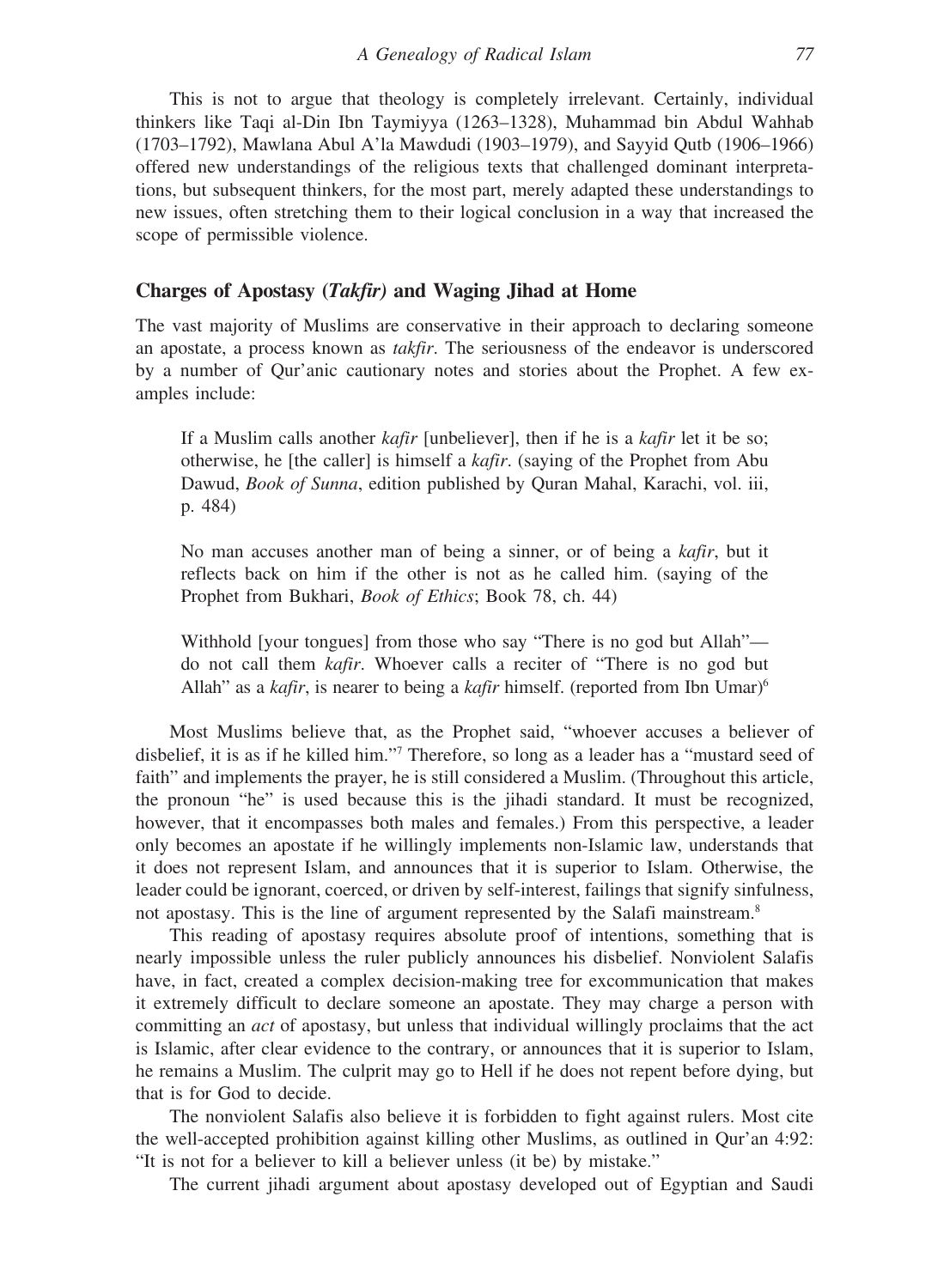intellectual streams. The Egyptian lineage has its roots in British-controlled India. Conservative Indian Muslims were concerned that many Hindu converts to Islam were retaining earlier cultural practices and that Shi'ism and the British were undermining the purity of Sunni Islam. Hardliners reacted by drawing a sharp distinction between "true believers" and the infidels, which included Muslims who deviated from a rigid interpretation of Islam (apostates). Radical Sunni groups supporting this Manichean perspective emerged in Northern India during the 1820s and 1830s, including a movement led by Sayyid Ahmad Rai-Barelvi.<sup>9</sup> The conservative bent to these groups prompted the British to denote them as "Wahhabis" after the puritanical sect found on the Arabian Peninsula.

These conservatives were the intellectual predecessors to Mawlana Abul A'la Mawdudi, who in the 1930s seemed to give a "modernist cast to Sayyid Ahmad Rai-Barelvi's approach."10 Whereas Rai-Barlevi and others rejected anything Western as antithetical to Islam, Mawdudi sought to appropriate Western technology, science, and other aspects of modernity while returning to the fundamentals of Islam. For modernists, the positive aspects of the West could be used to strengthen the Muslim community against Western imperialism. At the same time, despite this difference with earlier conservatives, Mawdudi adopted the strict distinction between belief and disbelief developed by Rai-Barelvi and his ilk.

Mawdudi's work drew extensively from Taqi al-Din Ibn Taymiyya, the best known medieval Salafi scholar, particularly his writings on the sovereignty of God.11 One of Ibn Taymiyya's most important contributions to Salafi thought is his elaboration of the concept of *tawhid*—the unity of God. He divided the unity of God into two categories: the unity of lordship and the unity of worship. The former refers to belief in God as the sole sovereign and creator of the universe. All Muslims readily accept this. The second is affirmation of God as the only object of worship and obedience. Ibn Taymiyya reasoned that this latter component of divine unity necessitates following God's laws. The use of human-made laws is tantamount to obeying or worshipping other than God and thus apostasy. Mawdudi adopted this position and drew a sharp bifurcation between the "party of God" and the "party of Satan," which included Muslims who adhered to human-made law.

In making this argument, Mawdudi introduced his concept of "the modern jahiliyya" (circa 1939). The term "jahiliyya" refers to the "period of ignorance" (or period of paganism) preceding the advent of Islam. He argued that the deviations of self-proclaimed Muslims, the influence of imperialist powers, and the use of non-Islamic laws were akin to this earlier period of ignorance. For Mawdudi, true Muslims must struggle against this ignorance, just as the Prophet and his companions struggled against the paganism of the dominant Quraysh tribe in Mecca. In 1941, he formed the Jamaat-i-Islami as the spearhead of this struggle, a vanguard viewed as necessary to promote God's sovereignty on Earth.<sup>12</sup>

Mawdudi's importance for the Egyptian stream is his impact on Sayyid Qutb, often seen as the godfather of revolutionary Sunni Islam (he was executed by Nasser in 1966).<sup>13</sup> Qutb read Mawdudi's most influential works, including *Jihad in Islam*, *Islam and Jahiliyya*, and *Principles of Islamic Government*, which were translated into Arabic beginning in the 1950s. A more direct connection existed through one of Mawdudi's most important protégés, Abdul Hasan Ali Nadvi, who was a central figure in transmitting his mentor's theories to the Arab world. In 1950, Nadvi wrote *What Did the World Lose Due to the Decline of Islam?*, a book published in Arabic that expounded on Mawdudi's theory of modern jahiliyya. When he first traveled to the Middle East in 1951, Nadvi met with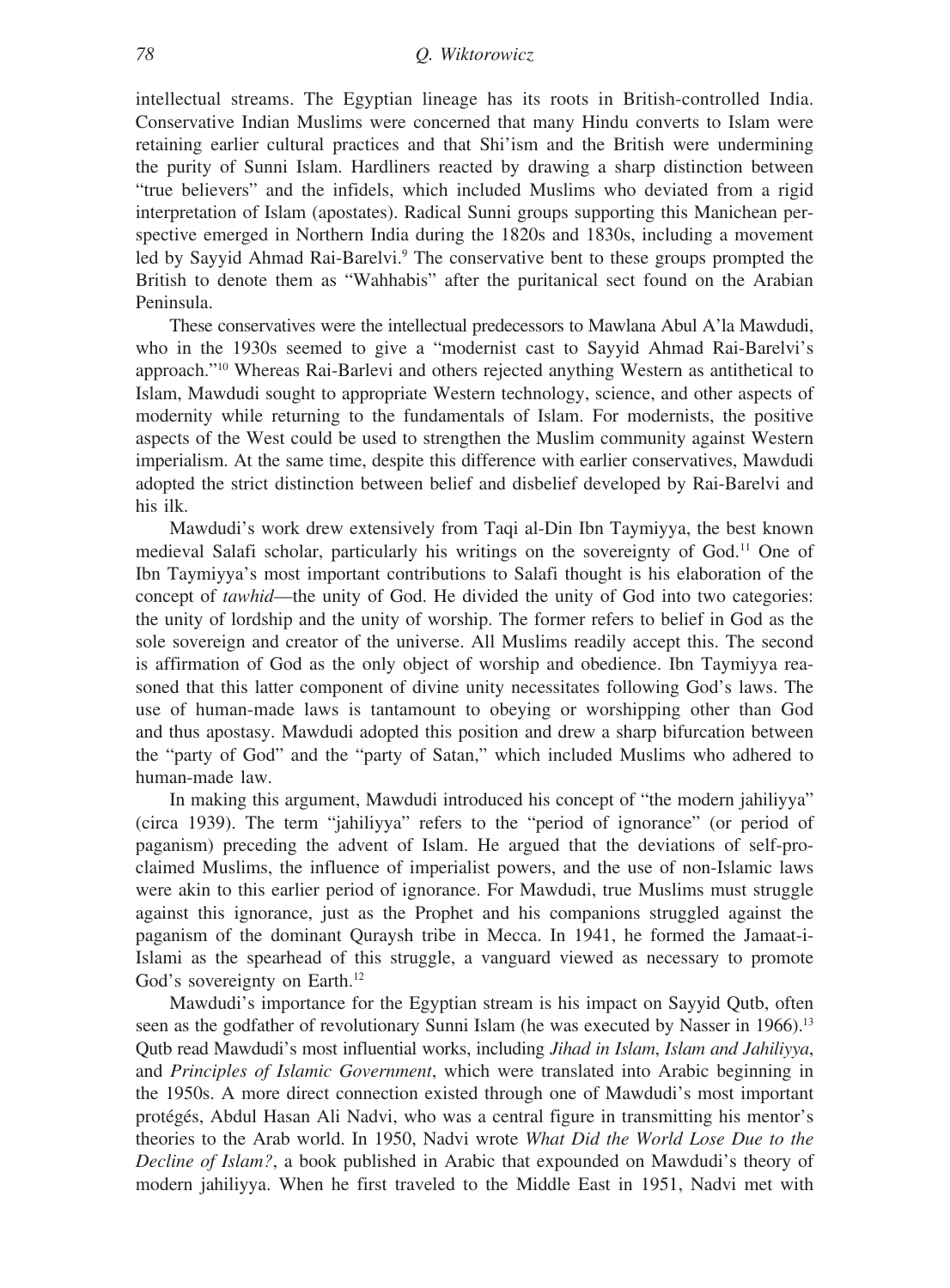Qutb, who had already read his book. Both Mawdudi and Nadvi are quoted at length in Qutb's *In the Shade of the Qu'ran*, published in 1953.14

In *In the Shade of the Qu'ran*, Qutb outlines his view of the modern jahiliyya, which provides the cornerstone for declaring rulers apostates and waging jihad.

Jahiliyya (barbarity) signifies the domination (hakamiyya) of man over man, or rather the subservience to man rather than to Allah. It denotes rejection of the divinity of God and the adulation of mortals. In this sense, jahiliyya is not just a specific historical period (referring to the era preceding the advent of Islam), but a state of affairs. Such a state of human affairs existed in the past, exists today, and may exist in the future, taking the form of jahiliyya, that mirror-image and sword enemy of Islam. In any time and place human beings face that clear-cut choice: either to observe the Law of Allah in its entirety, or to apply laws laid down by man of one sort or another. In the latter case, they are in a state of jahiliyya. Man is at the crossroads and that is the choice: Islam or jahiliyya. Modern-style jahiliyya in the industrialized societies of Europe and America is essentially similar to the old-time jahiliyya in pagan and nomadic Arabia. For in both systems, man is under the dominion of man rather than Allah.15

Qutb brought together Mawdudi's "modern jahiliyya" and Ibn Taymiyya's argument that the unity of God requires that Muslims follow divine law, creating a synthesis that reinforced the stark distinction between the Party of God and the Party of Satan: all those who do not put faith into action through an Islamic legal system and strictly obey the commands of God are part of the modern jahiliyya and no longer Muslims. In the Middle Eastern context, this meant apostasy because most members of the "jahiliyya community" were born Muslims.

Qutb's solution to the modern jahiliyya, however, was a stark departure from Mawdudi, who sought to work within the system. Whereas Mawdudi formed a political party and social movement to promote reform, Qutb advocated jihad to establish an Islamic state. In doing so, he argued against well-established Islamic legal opinions that jihad was primarily a struggle against the soul (*jihad al-nafs*) or a defensive war to protect the Muslim community. In a kind of Islamic liberation theology, he argued that force was necessary to remove the chains of oppression so that Islamic truth could predominate. Even more importantly, because the rulers in the Muslim world used non-Islamic legal codes, they were part of the modern jahiliyya and therefore not real Muslims. As infidels, they could be fought and removed from power, because the primary objective of Muslims is to establish God's rule on earth (divine *hukm*).

Qutb's argument found its most infamous manifestation in Mohammed al-Faraj's *The Neglected Duty*. 16 Faraj was a member of Islamic Jihad and used the book as a kind of internal discussion paper to explain and defend the group's ideology.17 The book uses several lines of argument that have become staples of jihadi discourse. First, Faraj draws on Ibn Taymiyya to argue for the centrality of jihad in faith. He uses an assortment of quotes and hadiths (stories about the Prophet) in an effort to demonstrate that "jihad is second only to belief" in Islam. This is used to elevate the importance of jihad as a "pillar of Islam," a mandatory requirement to be a Muslim. Faraj argues that jihad has become "the neglected duty" (a phrase adopted by today's jihadis), something that must be resurrected as a central pillar of the faith.

Second, he reiterates Qutb's argument that rulers who do not implement Islamic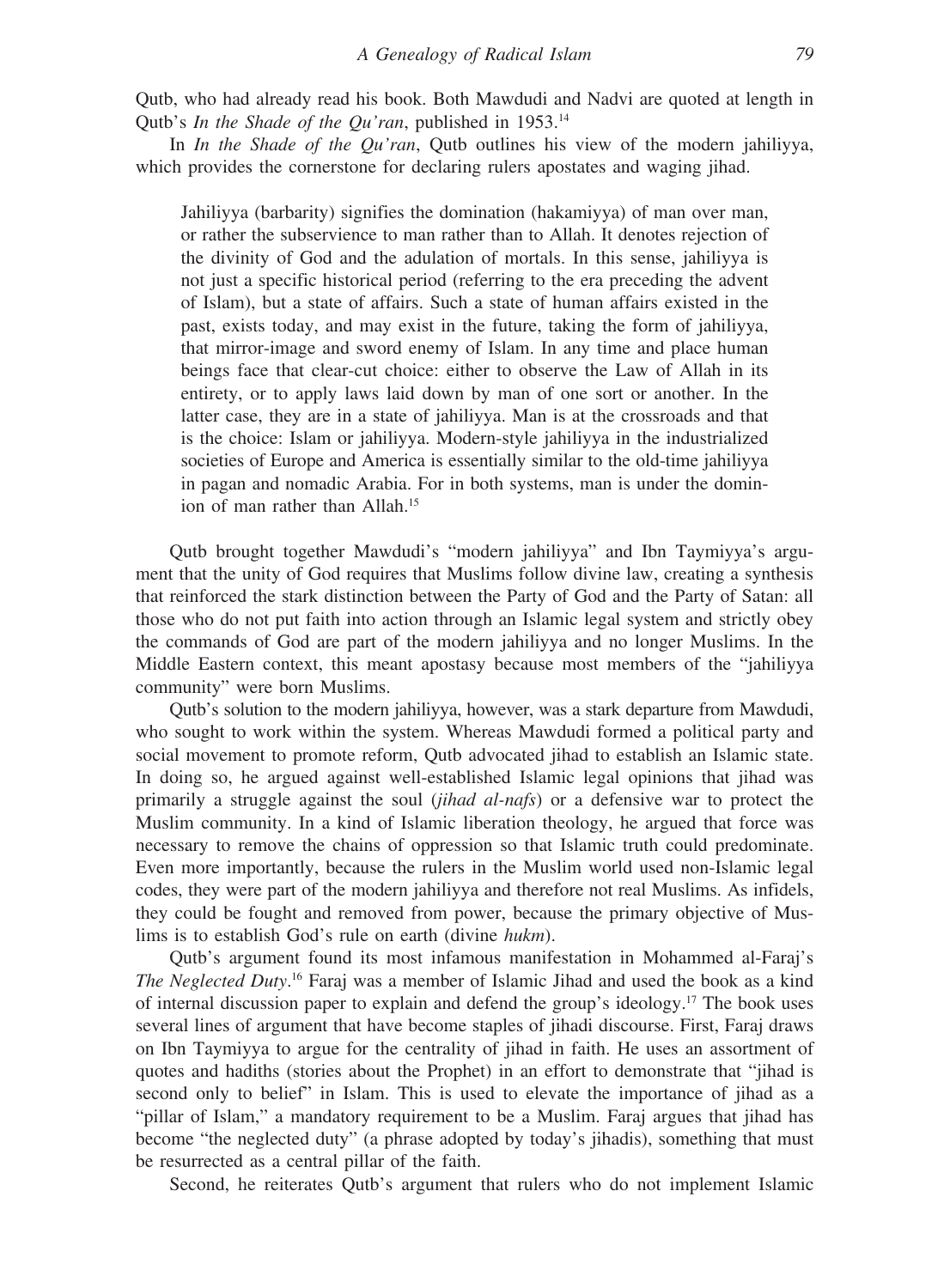law are unbelievers and must be removed from power. This is based on a Qur'anic verse consistently cited by Al Qaeda: "Whoever does not rule by what God hath sent down—they are unbelievers" (Qur'an 5:48). In making this argument, Faraj turns to Ibn Taymiyya's fatwa against the Mongols (or Tatars). As they conquered Muslim territory, the Mongols converted to Islam, thus raising questions about whether combat against them was a legitimate jihad. Ibn Taymiyya responded by arguing that someone who professes to be a Muslim is no longer a believer if he fails to uphold Islamic law or breaks any number of major injunctions concerning society and behavior. As Johannes Jansen notes, "The list of injunctions he draws is quite long; and it is not altogether clear how many nonapplied injunctions bring the ruler (or the individual believer) to the point of no return. When does he become an apostate to be combated?"<sup>18</sup> For the jihadis, the rationale was clear: the Mongols continued to implement the Yasa code of Genghis Khan and were therefore no longer Muslim because they did not adhere to the unity of worship. Jihadis viewed (and continue to view) this as analogous to contemporary states where rulers have adopted Western legal codes rather than Islamic law alone.

Qutb's influence on Faraj and other Egyptian jihadis is unquestionable. He inspired an assortment of radical groups, including The Islamic Liberation Organization, Takfir wal Hijra (Excommunication and Flight), Salvation from Hell, the Gamiyya Islamiyya (Islamic Group), and Islamic Jihad. He also had an important impact on two Egyptian thinkers who have been critical for the international jihadi movement. The first is Omar Abdul Rahman, the former mufti of Islamic Jihad and the Gamiyya Islamiyya who is currently serving a life sentence for conspiracy to commit terrorism in the United States. As a graduate from al-Azhar University, Rahman had substantial cachet among the radicals inspired by Qutb. Because most of his pronouncements were oral (he is blind), there is little textual data about his views. He did, however, fervidly support Qutb's emphasis on the necessity of God's governance on earth and the use of jihad to remove apostate rulers. Rahman also argued that, "the enemy who is at the forefront of the work against Islam is America and the allies."<sup>19</sup> For many jihadis, Rahman replaced Abdullah Azzam, one of Al Qaeda's founders, as the theological leader of the global jihad after the latter was assassinated in 1989. His incarceration, of course, has diminished this role.

Qutb also dramatically impacted Ayman Zawhiri, Al Qaeda's second in command. In his *Knights under the Prophet's Banner*, Zawahiri calls Qutb "the most prominent theoretician of the fundamentalist movements."20 For Zawahiri, Qutb's greatest contribution seems to have been that,

He affirmed that the issue of unification [tawhid] in Islam is important and that the battle between Islam and its enemies is primarily an ideological one over the issue of unification. It is also a battle over to whom authority and power should belong—to God's course and the shari'ah, to man-made laws and material principles, or to those who claim to be intermediaries between the Creator and mankind. . . . This affirmation greatly helped the Islamic movement to know and define its enemies.

Sayyid Qutub's [sic] call for loyalty to God's oneness and to acknowledge God's sole authority and sovereignty was the spark that ignited the Islamic revolution against the enemies of Islam at home and abroad. The bloody chapters of this revolution continue to unfold day after day.<sup>21</sup>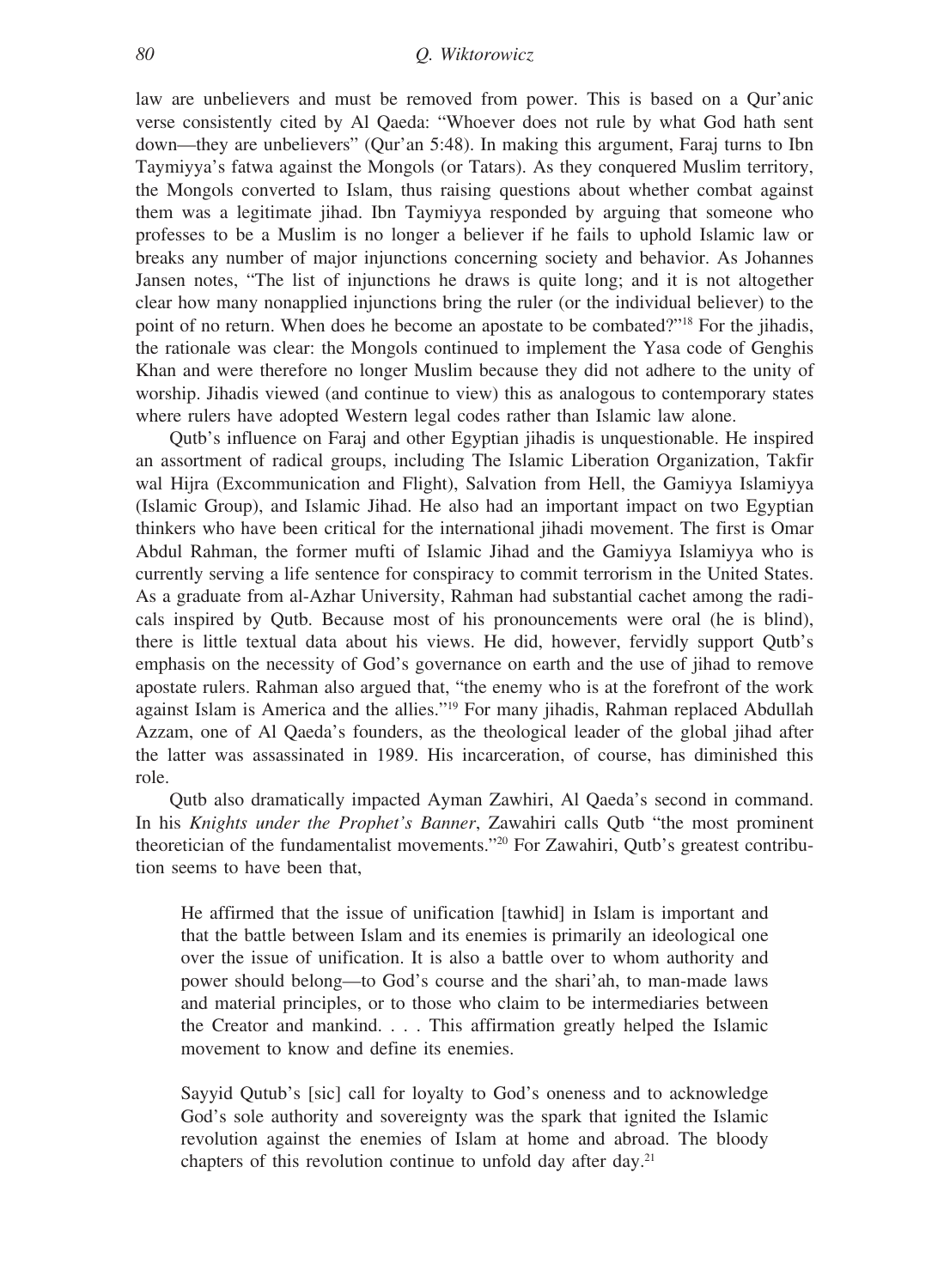Zawahiri adopted both Qutb's Manichean view of the world and his unwavering desire to establish an Islamic state at any cost, using violence if necessary. This dichotomous struggle for God's sovereignty on earth eliminates the middle ground and sets the stage for a millennial, eschatological battle between good and evil.

Qutb's arguments inform jihadis in other countries as well. Many of his disciples fled Egypt during the massive crackdown by Nasser in the 1960s and moved to Saudi Arabia, where at least a few prominent thinkers took positions as university professors. Sayyid Qutb's brother, Mohammed, is perhaps the best example. In 1964, he published *The Jahiliyya of the Twentieth Century*, which rearticulated Sayyid's arguments (radicals often cite his *Islam: The Misunderstood Religion* as influential as well).<sup>22</sup> Not only did Mohammed Qutb teach Osama bin Laden at university, but he taught some future Islamist dissidents as well, including Safar al-Hawali. The Saudi government tolerated (perhaps even supported) the spread of Qutb's ideology because it coincided with their antipathy toward Nasser and foreign policy objectives vis-à-vis Egypt.

Although it is tempting to place all the blame on Sayyid Qutb for the radicalization of Islamism, the Saudis developed their own jihadi intellectual stream through Ibn Wahhab, who remains extremely influential. The Saudi jihadis recognize Qutb as a good Muslim who did good work, but they do not rely on him to the same extent as the Egyptian groups, instead using Ibn Wahhab as their direct pipeline to Ibn Taymiyya, $^{23}$  although there is some evidence that Taymiyya was less of an influence on Ibn Wahhab than is conventionally thought.<sup>24</sup>

Ibn Wahhab's most relevant work for the radicals is a small book titled *The Ten Voiders [or Nullifiers] of Islam* (see Table 1), which outlines ten things that automatically expel someone from the religion.<sup>25</sup> Three are of particular importance for the jihadis. First, a Muslim becomes a disbeliever if he associates someone or something in worshipping God. During his life, Ibn Wahhab was combating some Islamic practices he viewed as deviant polytheism, such as Sufism. Given the jihadis' emphasis on Ibn Taymiyya's argument about the unity of worship, this "voider" is also used to condemn any ruler who uses non-Islamic law.

Second, any Muslim who judges by "other than what God revealed" and believes this is superior to divine law is an apostate. For nonviolent Salafis, the two parts of this "voider" are critical: to be an apostate a ruler must not only implement non-Islamic law

# **Table 1** The ten voiders according to Ibn Wahhab (i.e., automatic apostasy)

- 1) Polytheism (associating others with God in worship)
- 2) Using mediators for God (for example, praying to saints)
- 3) Doubting that non-Muslims are disbelievers
- 4) Judging by non-Islamic laws and believing these are superior to divine law
- 5) Hating anything the Prophet Mohammed practiced
- 6) Mocking Islam or the Prophet Mohammed
- 7) Using or supporting magic
- 8) Supporting or helping non-believers against Muslims
- 9) Believing that someone has the right to stop practicing Islam
- 10) Turning away from Islam by not studying or practicing it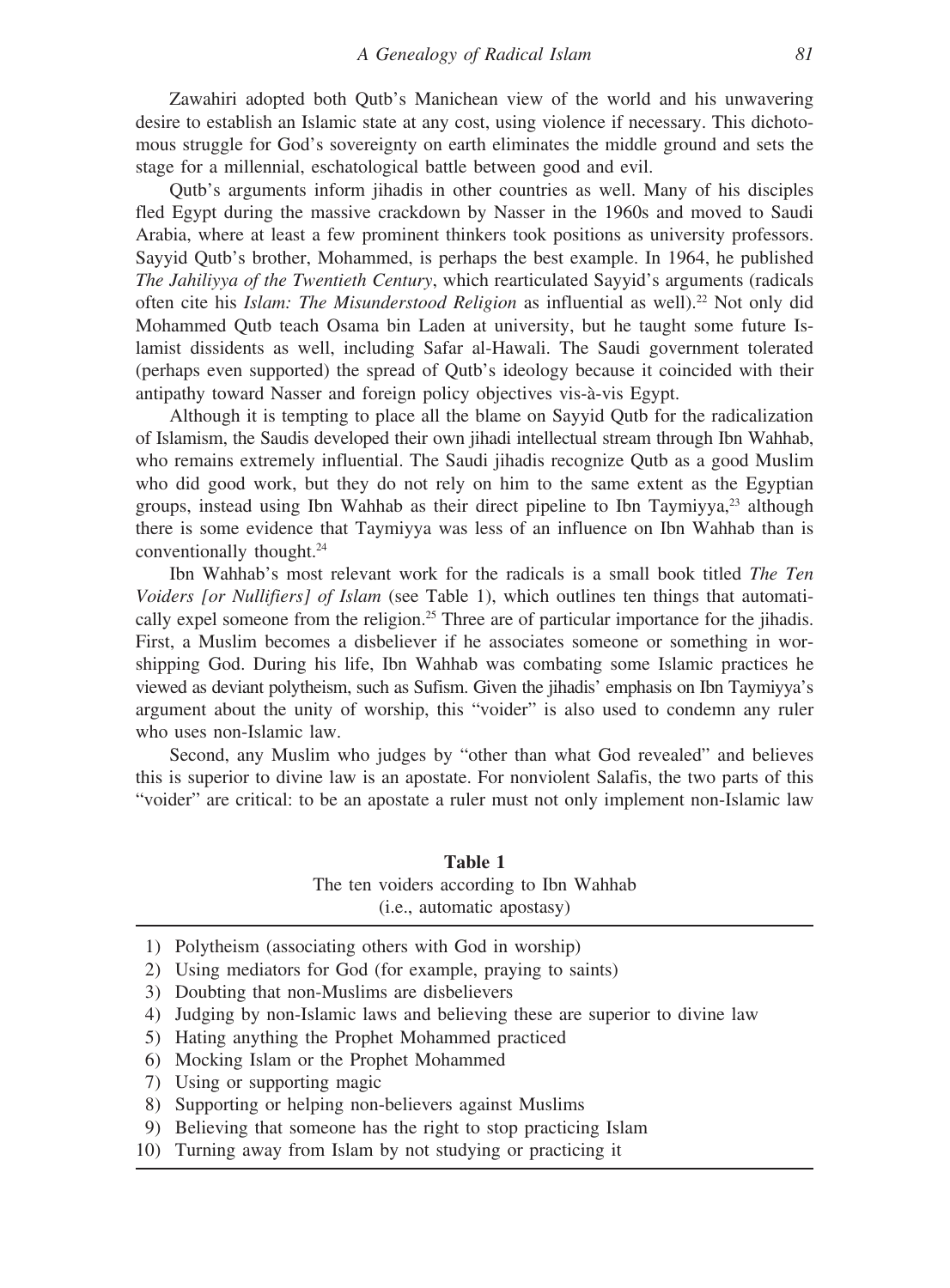but also believe he is using legal means that are better than Islam. Unless the leader flagrantly admits that he has rejected Islam or believes in the supremacy of human-made law (extremely unlikely), he remains a Muslim.26

Jihadis, on the other hand, argue that actions are grounds for apostasy. For radicals, there are certain things about Islam that are "known by necessity," such as the ten voiders (some radicals use a much longer list). As a result, if a leader violates one of these, it is evidence of apostasy because he willingly flouts God's will. Like Qutb and the Egyptian radicals, the Saudi jihadis root this argument in Ibn Taymiyya's perspective on the unity of God: it requires both belief in the Creator as well as action (obeying and worshipping God).

Third, supporting or helping nonbelievers against Muslims is apostasy. This one, above all others, seems to have become the central "evidence" used by Al Qaeda to charge regimes in the Muslim world with apostasy. The movement and its supporters continually refer to the same Qur'anic verse: "O you who believe! Take not the Jews and Christians for your friends and protectors [*awliya'*]; they are but friends and protectors to each other" (Qur'an 5:51). It is important to note that there is an important grammatical ambiguity in this verse: it uses the term "wali" (pl. *awliya'*), which is an old Arabic technical term for patron, although in contemporary usage it has developed a broader connotation.27 The jihadis use an expansive definition of *wali* to include virtually any relationship with non-Muslims.

The jihadis cite, in particular, the Saudi regime's decision to allow American troops in the kingdom to fight Iraq in 1990–1991. This was seen as taking nonbelievers as friends and helping them in a war against other Muslims (though Al Qaeda would never view Saddam Hussein as a Muslim). Bin Laden makes direct reference to this in his 1996 "Declaration of War": "The regime betrayed the Ummah [Muslim community] and joined the Kufr [unbelievers], assisting and helping them against the Muslims. It is well known that this is one of the ten 'voiders' of Islam, deeds of de-Islamisation" (his use of the term "voider" comes from Ibn Wahhab).<sup>28</sup>

The terms "helping" and "supporting" are inherently subjective, and Al Qaeda uses this to create an expansive understanding that includes any kind of support for the United States in its "war on terrorism." Even a word of support is considered apostasy. Take the following statement from a bin Laden tape that emerged in February 2003 as the United States was positioning to invade Iraq:

We also point out that whosoever supported the United States, including the hypocrites of Iraq or the rulers of Arab countries, those who approved their actions and followed them in this crusade war by fighting with them or providing bases and administrative support, or any form of support, even by words, to kill the Muslims in Iraq, should know that they are apostates and outside the community of Muslims. It is permissible to spill their blood and take their property. God says, "O ye who believe! Take not the Jews and the Christians for your friends and protectors: they are but friends and protectors to each other."29

Although it is difficult to verify, it seems that the radicalization of the Saudi Salafis comes from three sources, in addition to Ibn Wahhab himself. First, there were always some radical elements among the Saudi Salafis, what Guido Steinberg refers to as the "radical wing" of the Wahhabiyya. These elements have existed since at least the 1920s and joined the Ikhwan revolts in 1928–1929. Second, Qutb's influence was felt through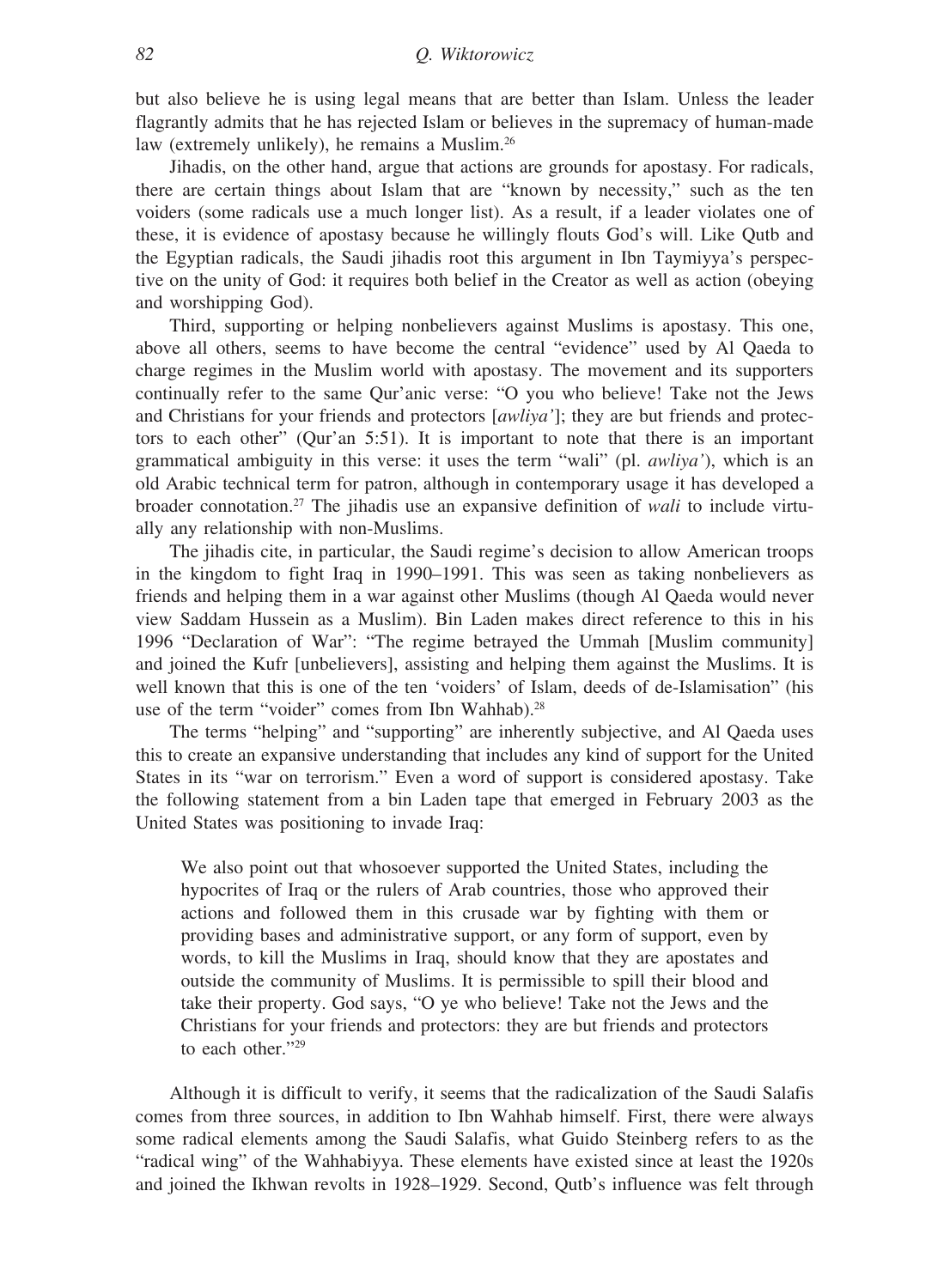his books as well as Egyptians working and teaching in Saudi Arabia after the Nasser crackdown against Islamists. $30$  Third, there was a radicalization process as a result of the war against the Soviets in Afghanistan. The conflict brought together Egyptians, Saudis, and other nationalities in a conflict zone where they learned about Islam in a context of violence. This period also witnessed the influence of more radical elements coming out of the Deobandi madrasa system in Pakistan. This provided greater opportunity for exposure to the jihadi elements from Egypt and elsewhere, which likely shifted the ideology of some of the Saudi fighters. Prior to that experience, Saudi Salafis were, for the most part, pro-regime, often ferociously so because the regime supported Salafism and helped export it as part of the kingdom's foreign policy. It took Afghanistan to significantly shake that support (exacerbated in the immediate aftermath by the stationing of American troops in Saudi Arabia).

### **Global Jihad**

In Islam, there are two types of external jihad: offensive and defensive. In Islamic jurisprudence, the offensive jihad functions to promote the spread of Islam, enlightenment, and civility to the *dar al-harb* (domain of war). In most contemporary interpretations, the offensive jihad can only be waged under the leadership of the caliph (successor to the Prophet), and it is tempered by truces and various reciprocal agreements between the Islamic state and non-Muslim governments, such as guaranteed freedom of worship for Muslim minorities. Today, very few Islamists focus on this form of jihad.

The defensive jihad *(jihad al-dafa'a),* however, is a widely accepted concept that is analogous to international norms of self-defense and Judeo-Christian just war theory.<sup>31</sup> According to most Islamic scholars, when an outside force invades Muslim territory it is incumbent on all Muslims to wage jihad to protect the faith and the faithful. Mutual protection is seen as a religious obligation intended to ensure the survival of the global Muslim community. At the root of defensive jihad is a theological emphasis on justness, as embodied in chapter 6, verse 151 of the Qur'an: "Do not slay the soul sanctified by God except for just cause." Defending the faith-based community against external aggression is considered a just cause *par excellence*.

Although Muslim scholars almost uniformly agree that a defensive jihad is an obligation for Muslims, the issue remained relatively dormant until the Soviet invasion of Afghanistan in 1979. At the time, the majority of scholars had accepted the argument that jihad should focus on the struggle of the soul and inner purification, what has been dubbed "the greater jihad."<sup>32</sup> For the jihadis, the most important objective was to challenge this perspective and inspire participation in the war against the Soviets on behalf of Muslim brothers and sisters in Afghanistan. As a result, much of the writing at this time included extensive exhortations to jihad that outlined both the duty and glory of participation.

In making this argument, jihadis relied extensively on Ibn Taymiyya, whose contribution to the ideology of jihad has more to do with the religious and moral elements of jihad rather than legalistic issues related to just war or rules of engagement in combat.33 In his writings, he argued that, "The command to participate in jihad and the mention of its merits occur innumerable times in the Koran and Sunna. Therefore it is the best voluntary [religious] act that man can perform. All scholars agree that it is better than the hajj (greater pilgrimage) and the *'umra* (lesser pilgrimage) [performed at a time other than the Hajj], than voluntary salat [prayer] and voluntary fasting, as the Koran and Sunna indicate. The Prophet, Peace be upon him, has said: '*The head of the affair is Islam, its*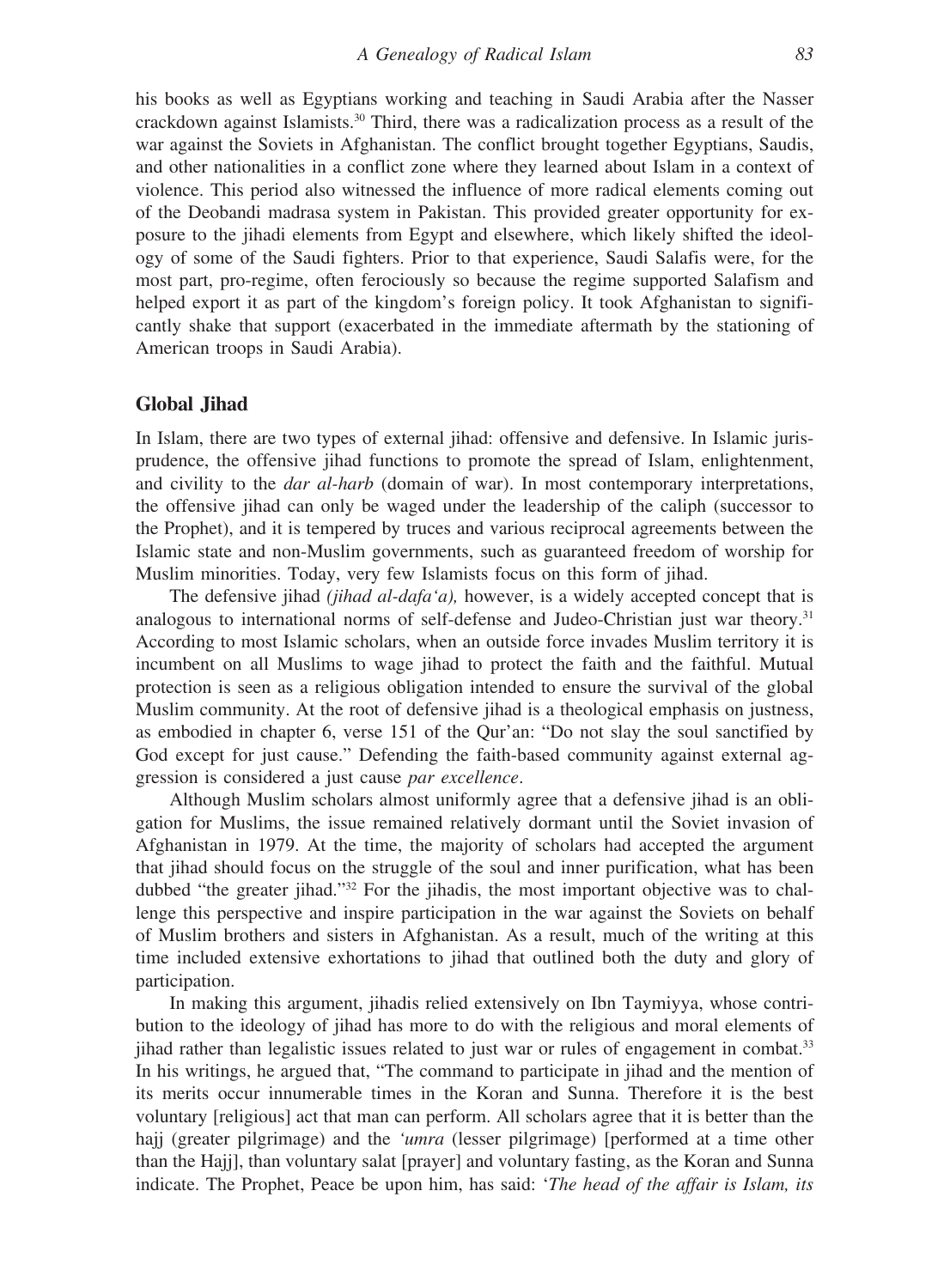#### *84 Q. Wiktorowicz*

*central pillar is the salat and its summit is the jihad*.' And he has said: '*In Paradise there are a hundred grades with intervals as wide as the distance between the sky and earth. All these God prepared for those who take part in jihad*'."34 [original italics]

Jihadis also drew extensively from the work of Ibn Nuhaas al-Demyati (d. 1412). In *Advice to Those Who Abstain from Fighting in the Way of Allah*, Ibn Nuhaas methodically addresses the various concerns of those who resist participating in jihad.<sup>35</sup> He touches on fears of death; concern for children, spouses, relatives, friends, social status, and lineage; love for material things; and desire to improve oneself before participating in battle. For each of these, Ibn Nuhaas quotes the Qur'an and Sunna of the Prophet to argue that this life means nothing when compared with the hereafter.

Abdullah Azzam is the most important figure to resurrect active participation in defensive jihad in the contemporary period. Following in the tradition of Ibn Taymiyya and Ibn Nuhaas, parts of his writings are intended to inspire participation. In his *Join the Caravan*, he opens by arguing that, "Anybody who looks into the state of the Muslims today will find that their greatest misfortune is their abandonment of Jihad (due to love of this world and abhorrence of death)."36 To muster support, Azzam turns to Qur'anic verses consistently cited by Al Qaeda today, such as, "Proscribed for you is fighting, though it be hateful to you. Yet it may happen that you will hate a thing which is better for you; and it may happen that you will love a thing which is worse for you. God knows and you know not" (Qur'an 2:216).

He also makes a more legalistic argument to demonstrate that jihad is an undeniable duty. Azzam uses Ibn Taymiyya's distinction between collective and individual duties (*fard kifayah* and *fard 'ayn*) in Islam. Collective duties are obligations that can be fulfilled by a group of Muslims on behalf of the entire Muslim community. Individual duties are those that each and every Muslim must fulfill to avoid falling into sin. In the context of jihad, Ibn Taymiyya argued that, "jihad is obligatory if it is carried out on our initiative and also if it is waged as defense. If we take the initiative, it is a collective duty [which means that] if it is fulfilled by a sufficient number [of Muslims], the obligation lapses for all others and the merit goes to those who have fulfilled it.  $\ldots$  But if the enemy wants to attack the Muslims, than repelling him becomes a[n] [individual] duty for all those under attack and for the others in order to help him."37

Azzam adopted Ibn Taymiyya's reasoning and argued that if a group of Muslims trying to fulfill a duty to repel aggressors fails to do so alone, it becomes an individual obligation for those nearest the conflict zone:

Ibn 'Abidin, the Hanafi scholar says, "(Jihad is) fard 'ayn [an individual obligation] when the enemy has attacked any of the Islamic heartland, at which point it becomes fard 'ayn on those close to the enemy. . . . As for those beyond them, at some distance from the enemy, it is fard kifayah [a collective duty] for them unless they are needed. The need arises when those close to the enemy fail to counter the enemy, or if they do not fail but are negligent and fail to perform jihad. In that case it becomes obligatory on those around them—fard 'ayn, just like prayer and fasting, and they may not abandon it. (The circle of people on whom jihad is fard 'ayn expands) until in this way, it becomes compulsory on the entire people of Islam, of the West and the East.<sup>38</sup> (original sentence structure from translation)

According to Azzam, the Afghans could not fulfill the obligation without help from other Muslims: "the jihad is in need of men and the inhabitants of Afghanistan have not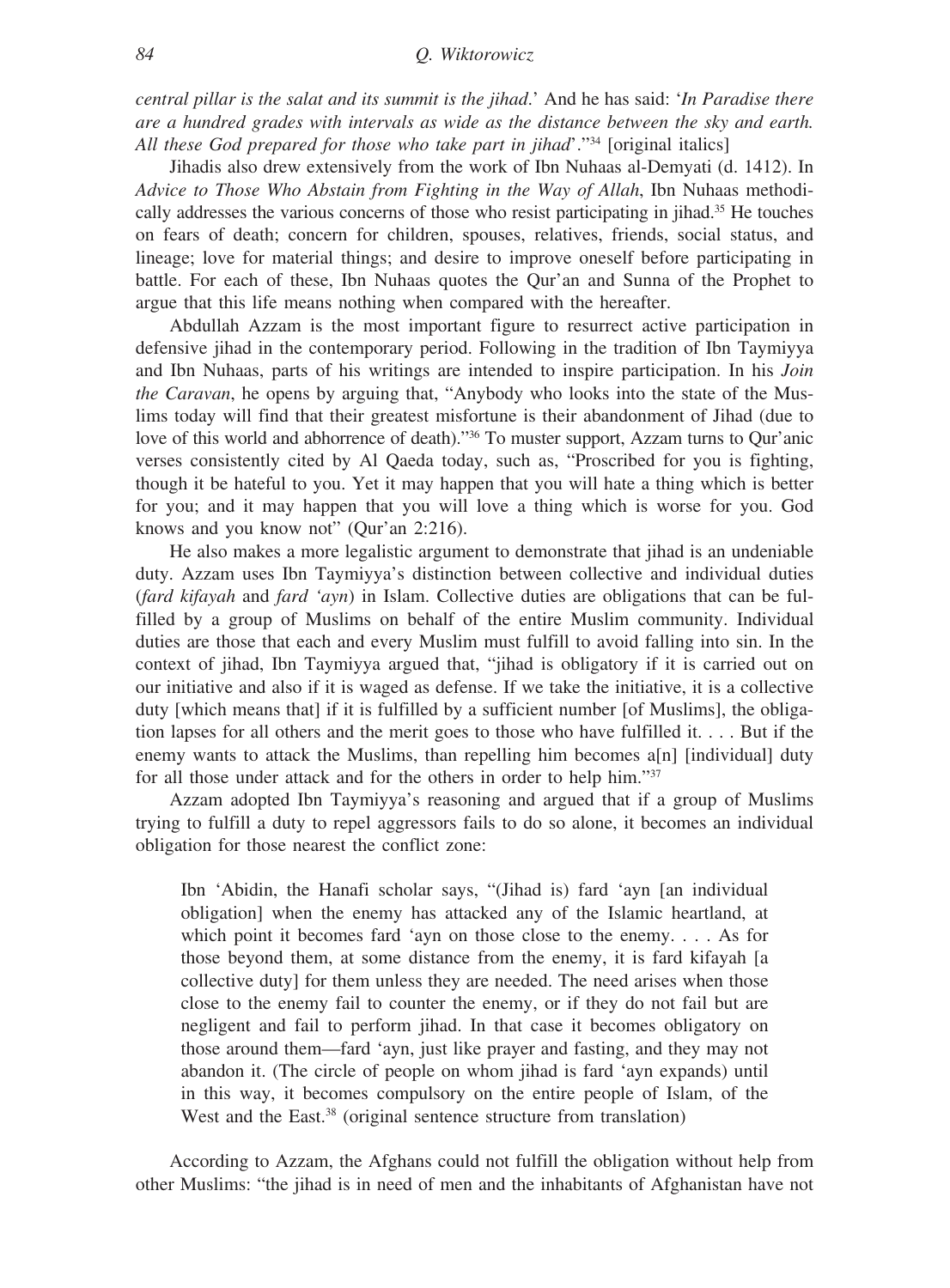met the requirement which is to expel the Disbelievers from Afghanistan. In this case, the communal obligation (fard kifayah) is overturned. It becomes individually obligatory (fard 'ayn) in Afghanistan, and remains so until enough Mujahideen [holy warriors] have gathered to expel the communists in which case it again becomes fard kifayah."<sup>39</sup>

Azzam also argues that this obligation is eternal. In making this claim, he is clearly influenced by Sayyid Qutb and quotes the following passage from Qutb's writing:

If Jihad had been a transitory phenomenon in the life of the Muslim Ummah, all these sections of the Qur'anic text would not be flooded with this type of verse! Likewise, so much of the sunnah [sic] of the Messenger of Allah (may Allah bless him and grant him peace), would not be occupied with such matters. . . . If Jihad were a passing phenomenon of Islam, the Messenger of Allah (may Allah bless him and grant him peace) would not have said the following words to every Muslim until the Day of Judgment, "Whoever dies neither having fought (in Jihad), nor having made up his mind to do so, dies on a branch of hypocrisy."40

So, Azzam concludes, the jihad in Afghanistan is an eternal individual obligation. Under these circumstances, it is elevated to the status of the five pillars of Islam, necessary to be a Muslim. Azzam, like Al Qaeda later, uses a quote from Ibn Taymiyya to emphasize the importance of the defensive jihad as a religious obligation: "As for the occupying enemy who is spoiling the religion and the world, there is nothing more compulsory after faith (iman) than repelling him."41 Building on this, Azzam argues that, "everyone not performing jihad today is forsaking a duty, just like the one who eats during the days of Ramadan without excuse, or the rich person who withholds the Zakat [religiously obligated charity] from his wealth." This means that, "The obligation of jihad today remains fard 'ayn until the liberation of the last piece of land which was in the hands of Muslims but has been occupied by the Disbelievers" (such as Spain, for example). This argument sets the stage for what Olivier Roy has termed "the nomadic jihad," an eternal struggle to "defend" Muslims from the disbelievers.<sup>42</sup>

The influence on Al Qaeda's current thinking is unmistakable. This is not surprising given that Azzam helped found Al Qaeda and provided the underlying rationale for the movement in an April 1988 article titled "The Solid Base" (al-Qa'ida al-Bulba), published in *al-Jihad*. Various Al Qaeda statements extend Azzam's argument about the obligations of the nomadic jihad to justify attacks against the United States. To apply this argument, however, the jihadis have to demonstrate that the Americans are occupying Muslim land. For bin Laden, this rationale became clear in 1990 after King Fahd ignored his offer to use Afghan war veterans to repel Saddam and instead authorized the presence of American troops in Saudi Arabia. In a 1998 fatwa, bin Laden and several other jihadis argued that, "for over seven years the United States has been occupying the lands of Islam in the holiest of places, the Arabian Peninsula, plundering its riches, dictating to its rulers, humiliating its people, terrorizing its neighbors, and turning its bases in the Peninsula into a spearhead through which to fight the neighboring Muslim peoples. If some people have formerly debated the fact of the occupation, all the people of the Peninsula have now acknowledged it."43

In this argument, the jihadis received support from less radical Islamists like Safar al-Hawali and Salman al-Auda, who opposed the American presence. In his 1996 "Declaration of War," for example, bin Laden explicitly references Hawali: "The imprisoned Sheikh Safar al-Hawali, may Allah hasten his release, wrote a book of seventy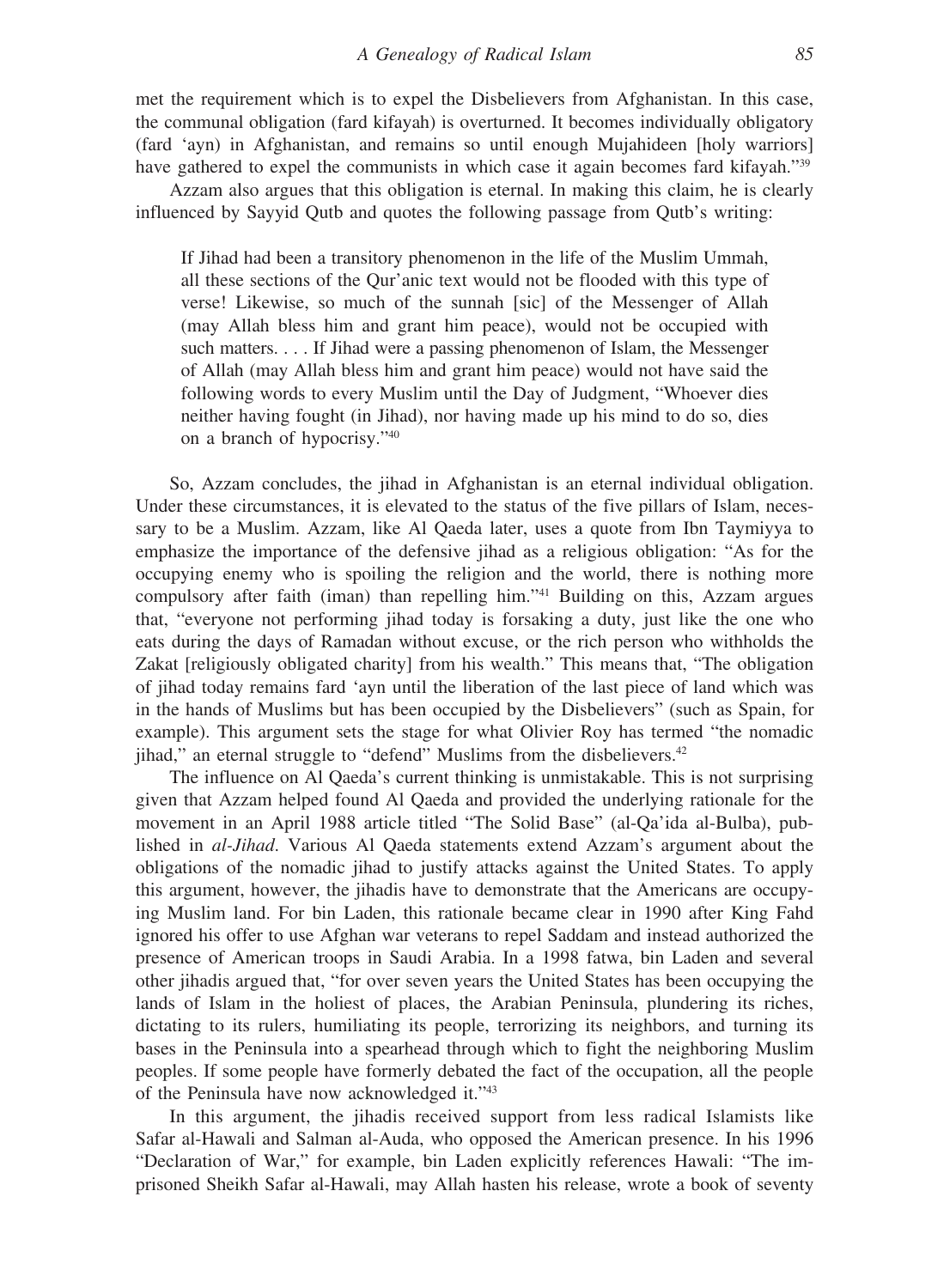pages; in it he presented evidence and proof that the presence of the Americans in the Arab Peninsula is a pre-planned military occupation."44

Bin Laden and Al Qaeda also found comfort with the oppositional Islamists who signed the Memorandum of Advice in July 1992, which represented an unprecedented public critique of the Saudi regime's domestic and foreign policies.45 Although many of these oppositional clerics do not support Al Qaeda's tactics and use of violence, their critique of the regime and overall opposition to the U.S. presence in the kingdom provided the fodder bin Laden needed to frame America as an occupying force supported by an un-Islamic regime, thereby justifying a defensive jihad.

The critical need for a defensive posture to legitimize jihad is apparent in Al Qaeda's penchant for framing all its actions as defensive. In a 1998 interview, bin Laden argued that, "We are carrying out the mission of the Prophet Muhammad (peace be upon him). The mission is to spread the word of God, not to indulge in massacring people. We ourselves are the target of killings, destruction, and atrocities. We are only defending ourselves. This is a defensive jihad. We want to defend our people and our land. That is why we say, if we don't get security, the Americans, too, would not get security. This is the simple formula that even an American child can understand. Live and let live."46

For most jihadis, this "defensive argument" was absolutely necessary to legitimate 11 September in particular. For example, immediately after the 11 September attacks, Abu Hamza al-Misri, a radical Al Qaeda supporter in London, argued that it "was done in self defense. If they did it for that reason then they are justified." He added that, "If you ask how could it be self defense in doing this in America, it is as much as it was in self defense in Hiroshima."47

## **Killing Civilians48**

The Qur'an and Sunna of the Prophet Mohammed are replete with enjoinments against killing civilians. Nonviolent Salafis and other Muslims repeatedly emphasize the following pieces of religious evidence to argue for a prohibition against targeting noncombatants:

We decreed for the Children of Israel that whosoever kills a human being for other than manslaughter or corruption in the earth, it shall be as if he had killed all mankind, and whoso saves the life of one, it shall be as if he had saved the life of all mankind. (Quran 5:32).

And fight in God's cause against those who wage war against you, but do not transgress, for God loves not the transgressors. (Qur'an 2:190).

Set out for jihad in the name of Allah and for the sake of Allah. Do not lay hands on the old verging on death, on women, children and babes. Do not steal anything from the booty and collect together all that falls to your lot in the battlefield and do good, for Allah loves the virtuous and the pious. (Sunna of the Prophet Mohammed)

Stop, O people, that I may give you ten rules for your guidance in the battlefield. Do not commit treachery or deviate from the right path. You must not mutilate dead bodies. Neither kill a child, nor a woman, nor an aged man. Bring no harm to the trees, nor burn them with fire, especially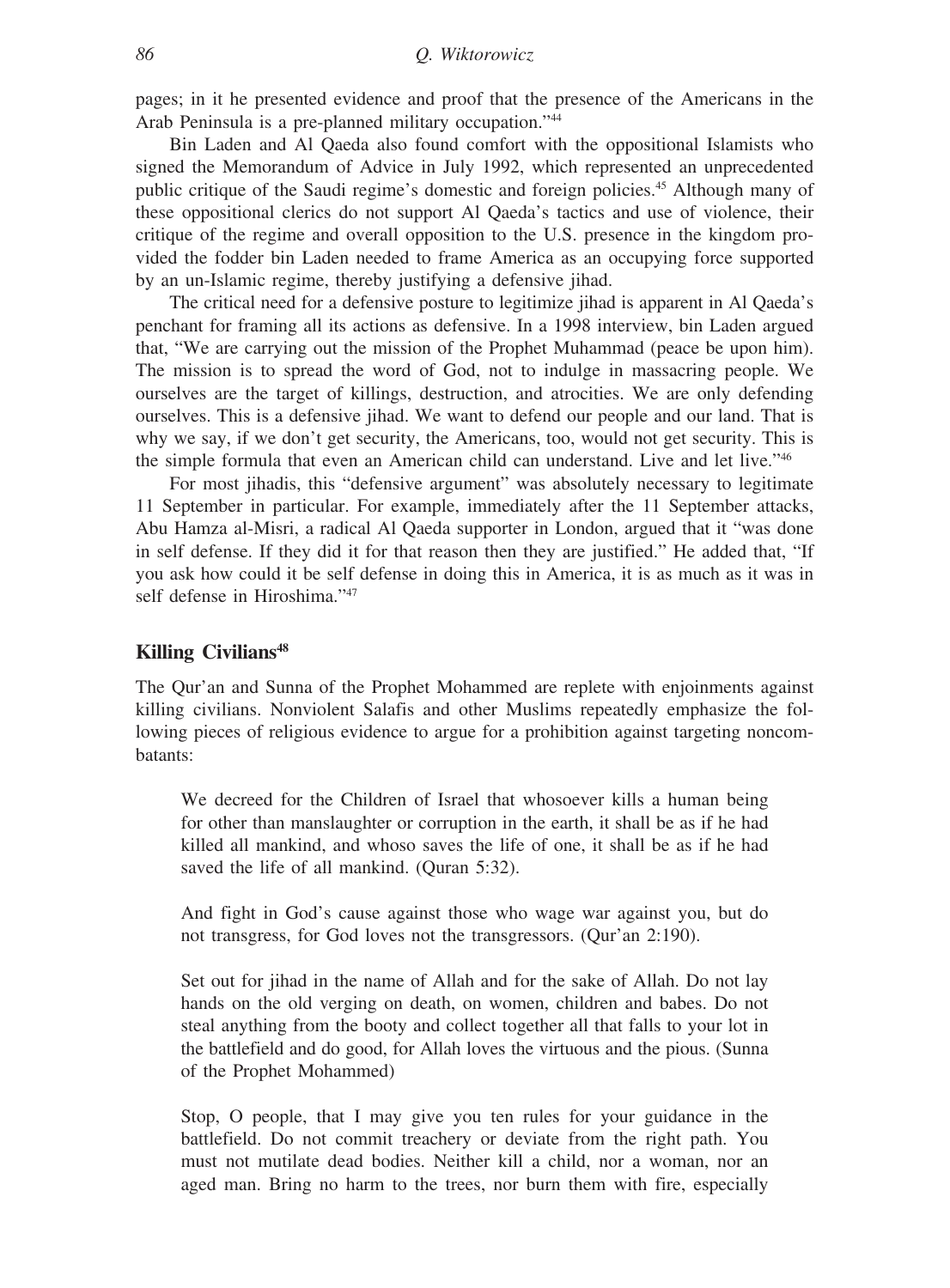those which are fruitful. Slay not any of the enemy's flock, save for your food. You are likely to pass by people who have devoted their lives to monastic services; leave them alone. (Instructions given by Abu Bakr, the first caliph or successor to the Prophet Muhammed, to a Muslim army setting out to battle against the Byzantine Empire in Syria)

Although nonviolent Salafis view this kind of religious evidence as a prohibition against *purposely* targeting civilians, they do recognize the possibility of civilian casualties in the course of warfare, considered an acceptable consequence in a legitimate jihad. Islamic fighters must do everything they can to limit noncombatant casualties, but "collateral damage" (to use Western terminology) is often inevitable. This is particularly the case where the enemy uses human shields. Under these circumstances, the Islamic fighters are permitted to attack, and the responsibility for noncombatant deaths lies with the enemy.

From this perspective, only combatants can be targeted. This includes not only soldiers, political leaders responsible for waging war, and intelligence officers, but support staff outside the military and political structure as well, such as advisors who help plan the war. Although they may not be directly involved in actual fighting and combat, support personnel are considered part of the war effort, thereby making them legitimate targets.

The move toward civilian targeting seems to be a recent development with little precedent. Neither Sayyid Qutb nor Ibn Wahhab argued that civilians could be targeted during combat and war, and there was little discussion about the subject until the 1990s. As a result, Al Qaeda has reached directly back to the example of the Prophet and classical and medieval scholars such as Ibn Taymiyya, Ibn Kathir, Ibn al-Qayyim, Shawkani, Ibn al-Qasim, and Ibn Qudamah. Given the vast religious evidence from the Qur'an and Sunna emphasizing the sanctity of life and limiting attacks against noncombatants, Al Qaeda could hardly argue against noncombatant immunity. But it has broken new ground over the past decade or so to develop an expanded understanding about permissible targets in war.

The jihadi debate about civilian targeting began in the mid-1990s in response to the Algerian civil war, which erupted after the regime cancelled Parliamentary elections in January 1992 as it became clear that the Islamic Salvation Front would dominate the new government.49 Following the coup, Islamist rebels limited attacks to government officials, military personnel, and the police. The scope and tenor of the conflict, however, escalated dramatically in 1993 with the emergence of the Armed Islamic Group (Groupes Islamiques Armé or GIA). Initially, the GIA launched broader attacks against the security services and assassinated junior ministers and members of the National Consultative Council (formed by President Mohammed Boudiaf to provide a democratic façade following the coup).

During this period, there is some evidence that bin Laden and Al Qaeda provided limited support to the GIA through Qamareddin Kharban, the leader of the "Algerian Afghans" (Algerians who had fought in Afghanistan against the Soviets). This included financial support; Al Qaeda fighters sent to Algeria; and theological cover through Al Qaeda-linked scholars like Abu Qatada, who also helped publish and distribute the GIA's *al-Ansar* bulletin (in conjunction with Abu Musab) in London.<sup>50</sup>

This growing relationship changed dramatically in 1996 when Antar Zouabri became the emir of the GIA. He initiated his new leadership position by issuing a fatwa charging the entire society with apostasy and authorizing attacks against any Algerian who refused to join or aid the GIA (including other armed Islamist groups). In this manner, Zouabri took Qutb's Manichean view of the world to an extreme: you are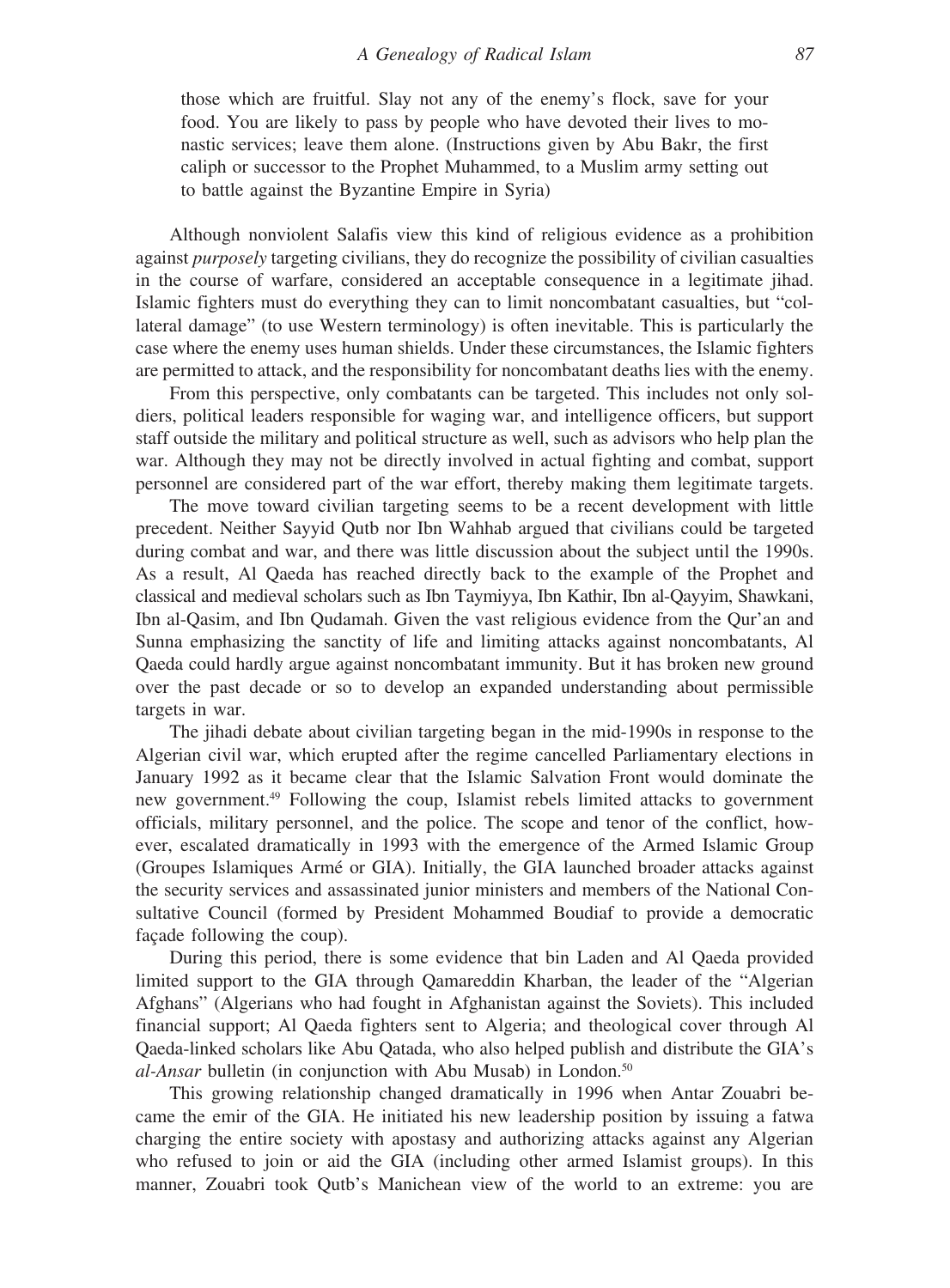either with the GIA and thus Islamic truth or against it and thus God. The position was summed up in a GIA communiqué posted in an Algiers suburb in 1997: "There is no neutrality in this war we are waging. With the exception of those who are with us, all others are apostates and deserve to die."51

The fatwa shifted GIA operations away from the state and toward softer targets in society, eventually leading to widespread civilian massacres. Whereas civilians comprised only 10% of the casualties in 1992, by 1997 this figure rose to  $84\%$ <sup>52</sup> Thousands were massacred. Ordinary citizens were maimed, decapitated, and burned alive. According to GIA chief Abou el-Moudhir, all of these people "have become the enemies of our fighters, from the youngest of their children to the oldest of their elderly."53 Although there is some evidence of possible regime complicity in a few attacks, the GIA claimed responsibility for most of them.

The underlying justification for the massacres portended the later Al Qaeda justification for 11 September and purposeful civilian targeting: individuals who support the government act as surrogates and representatives of the enemy; they are thus legitimate targets. Take the GIA's rationale for attacking journalists and editors:

The rotten apostate regime did not stop using the mercenary media to cover its crimes and rationalize its aggression. This has turned all written, seen, and heard media outlets into a tool of aggression spreading lies and rumors. It would have been an obligation for these writers to stand with their nation in these hard times and embrace the blessed jihad, but instead they have turned their pens into swords defending the low lives of apostasy and treason. Based on that, mujahidin consider every reporter and journalist working for radio and television as no different than regime apostates. GIA calls on every reporter working there to immediately stop work, otherwise the group will continue hitting hard those who do not comply. Whoever fights us with the pen will be fought with the sword.54

In other words, "civilian" journalists and editors were no longer noncombatants because they served the interest of the government.

The same kind of reasoning was used to attack teachers and school children: by attending government-controlled schools, they signaled support for the regime. In a statement published in the Arabic daily *al-Hayat*, the GIA warned that those who "continue their studies are helping the tyrant to ensure stability and thereby are not accomplishing the jihad." They are considered heretics and deserve death.<sup>55</sup>

More broadly, the GIA argued that any Algerian who did not support the GIA was tacitly supporting the regime, thereby removing their noncombatant immunity. The menu of legitimate targets was thus expanded to include almost the entire society.

The massacres sparked a debate within international jihadi circles. Supporters were frustrated by the GIA's apparent unwillingness to elaborate on the religious justification for their attacks. Some supporters initially denied GIA involvement, dismissing such claims as government propaganda (Abu Hamza al-Misri is a case in point, although he eventually withdrew his support for the movement in 1997). But when it became clear that Algerian jihadis were involved, there was widespread condemnation and opposition from the international jihadi network. Abu Qatada, considered the GIA's mufti, withdrew his support as a direct response to the massacres.<sup>56</sup> Allegedly dismayed by the un-Islamic nature of the massacres, bin Laden provided support for the rival GSPC (Groupe Salafiste pour la Predication et le Combat, Salafi Group for Combat and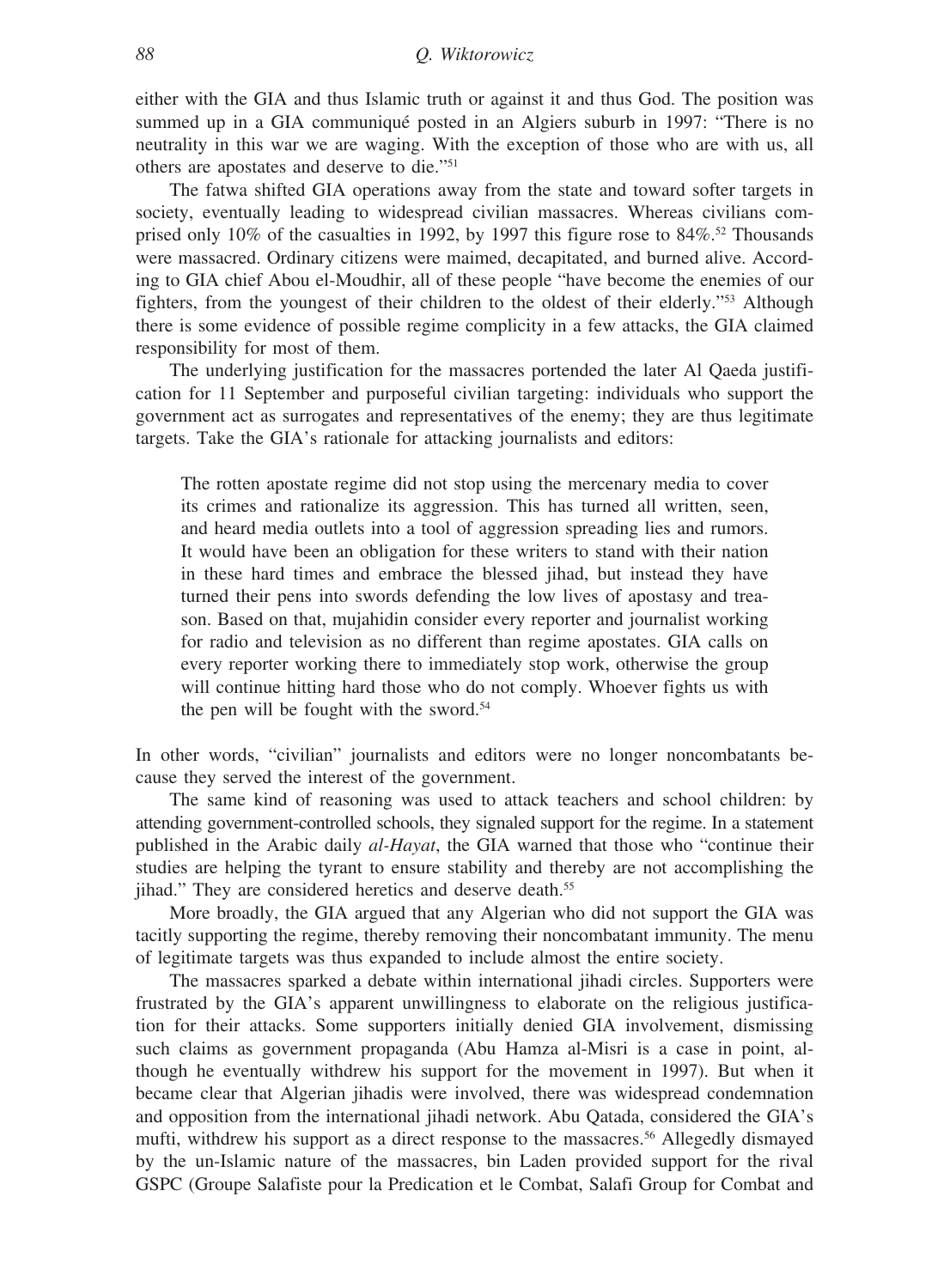Propagation) led by former GIA emir Hassan Hattab. Zouabri became increasingly isolated and the GIA disintegrated into rival factions. He was eventually killed in February 2002.57

The primary concern for bin Laden and the international jihadis seems to have been that the targets were Muslims rather than infidels. According to Islamic law, Muslims cannot kill other Muslims, except under very stringent conditions (such as banditry, but even then there are restrictions). The idea of using *takfir* against such a broad portion of the population was rejected by the international jihadis. For Al Qaeda, killing apostate government officials is one thing; attacking ordinary Muslim citizens is entirely different because they have been led astray by the regime and its battalion of state clerics, who purposely obfuscate and hide Islamic truth from the people. The massacres also threatened Al Qaeda's strategy to win the hearts and minds of Muslims in its battle against the United States and its "puppets."58

Emerging from the debate about civilian targeting in Algeria, Al Qaeda began sharpening its position in the late 1990s with support from a consortium of contemporary scholars. The movement uniformly rejected targeting Muslim civilians, unless they assisted the infidel (in which case they were no longer Muslims in any event). It also displayed great sensitivity to concerns that Muslims could be caught in the crossfire, arguing that Muslims should not mix with non-Muslims and should stay away from potential targets. Those who are killed inadvertently are considered martyrs for the cause, and blood money should be paid to the families. This argument about blood payment appears to have come from Ayman Zawhiri, who offered this solution after members of Islamic Jihad inadvertently killed a young child during an attack against Prime Minister Atif Sidqi's motorcade in Egypt in 1993.<sup>59</sup> This was also the solution offered for Muslims killed in the 11 September attacks.<sup>60</sup>

The jihadis predominantly use two lines of argument to justify targeting non-Muslim civilians (see also Table 2). First, they use a "doctrine of proportional response." Although accepting the general prohibition against killing noncombatants, the jihadis consistently draw on Ibn al-Qayyim, al-Shawkani, al-Qurtubi, Ibn Taymiyya, and others to argue that when the infidel kills Muslim civilians it becomes permissible to attack their civilians in kind. This is supported by Qur'an 2:194: "And one who attacks you, attack him in like manner as he attacked you." In his *Shadow of the Lances*, Al Qaeda spokesman Suleiman Abu Gheith argues that, "Anyone who peruses these sources reaches a single conclusion: The sages have agreed that reciprocal punishment to which

#### **Table 2**

Conditions for killing civilians according to Al Qaeda (only one condition is necessary)

- 1) The enemy has purposefully killed Muslim civilians\*
- 2) Civilians have assisted the enemy in "deed, word, or mind"\*
- 3) Islamic fighters cannot distinguish between combatants and non-combatants
- 4) There is a need to burn enemy strongholds or fields where there are civilians
- 5) Heavy weaponry needs to be used
- 6) The enemy uses civilians as human shields
- 7) The enemy violates a treaty with the Muslims and civilians must be killed as a lesson

#### \*These are the most often cited conditions.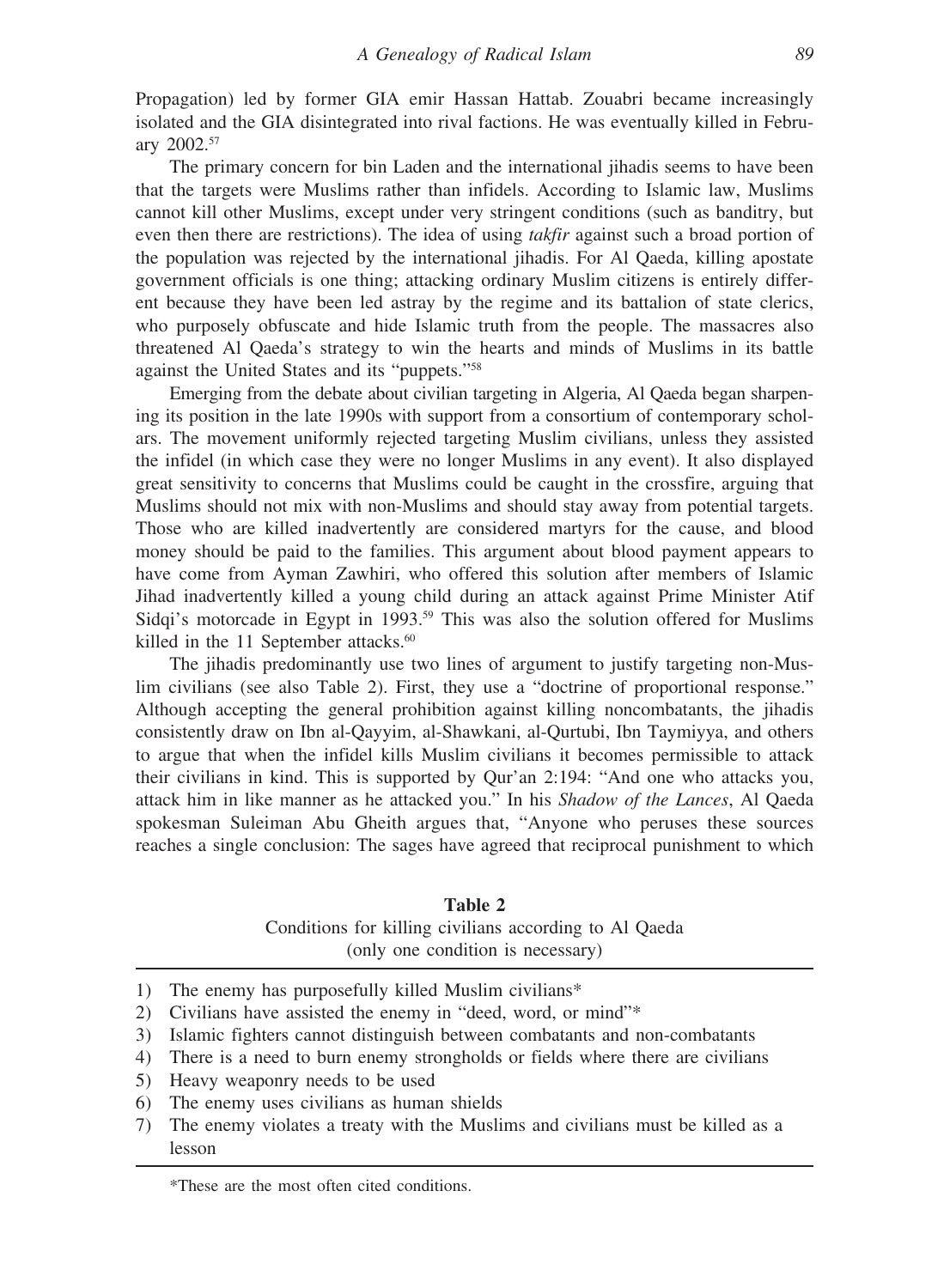#### *90 Q. Wiktorowicz*

the verses refer is not limited to a specific instance. It is a valid rule for punishments for infidels, for the licentious Muslims, and for oppressors."61 In other words, if the enemy uses tactics that are prohibited according to Islam, these tactics become legal for Muslims.

To make the doctrine of proportional response operable against Americans, the jihadis have to demonstrate that the United States is purposely targeting Muslim civilians. It does so by citing a number of conflicts involving the United States in which civilians have been killed, including Afghanistan and Iraq, among others. Without actually demonstrating intent, which is critical for the use of the proportionality doctrine, the radicals conclude that the United States has strategically killed Muslims to terrorize the Islamic nation (umma). It makes this argument with particular emphasis on the Palestinian territories (and unwavering American support for Israel), in effect tapping into the widespread sense of despair felt by millions of Muslims exposed to the images of children and other civilians killed during confrontations with Israeli soldiers. In the justification for 11 September, Al Qaeda argues that,

There currently exists an extermination effort against the Islamic peoples that has America's blessing, not just by virtue of its effective cooperation, but by America's activity. The best witness to this is what is happening with the full knowledge of the world in the Palestinian cities of Jenin, Nablus, Ramallah, and elsewhere. Every day, all can follow the atrocious slaughter going on there with American support that is aimed at children, women, and the elderly. Are Muslims not permitted to respond in the same way and kill those among the Americans who are like the Muslims they are killing? Certainly! By Allah, it is truly a right for Muslims. $62$ 

For Al Qaeda, the evidence points to a clear conclusion:

It is allowed for Muslims to kill protected ones among unbelievers as an act of reciprocity. If the unbelievers have targeted Muslim women, children, and elderly, it is permissible for Muslims to respond in kind and kill those similar to those whom the unbelievers killed.<sup>63</sup>

For Suleiman Abu Gheith, the sheer volume of Muslims killed by the United States means that Muslims have the right to kill four million Americans in order to reach parity.<sup>64</sup>

Al Qaeda's use of the doctrine of proportional response hinges on its interpretation of U.S. intentions: are American troops purposely targeting civilians? If the answer is yes, even nonviolent Salafis would agree that it is permissible to target American civilians. If the answer is no, then Muslims are limited by religious edicts against killing women, children, the elderly and other noncombatants. Bombarded by images of young, stone-throwing boys shot by Israeli soldiers, most Muslims accept the argument that Israel purposely targets civilians. Increasingly, many have also come to believe that the United States is doing the same. Some argue, for example, that U.S. technology is so effective that the only way civilians can be killed is if American troops target them. Al Qaeda thus plays into widespread frustration and apprehension about American military power and the "collateral damage" of war.

The second major line of argument builds on Ibn Taymiyya, who argued that, "Since lawful warfare is essentially jihad and since its aim is that the religion is God's entirely and God's word is uppermost, therefore, according to all Muslims, those who stand in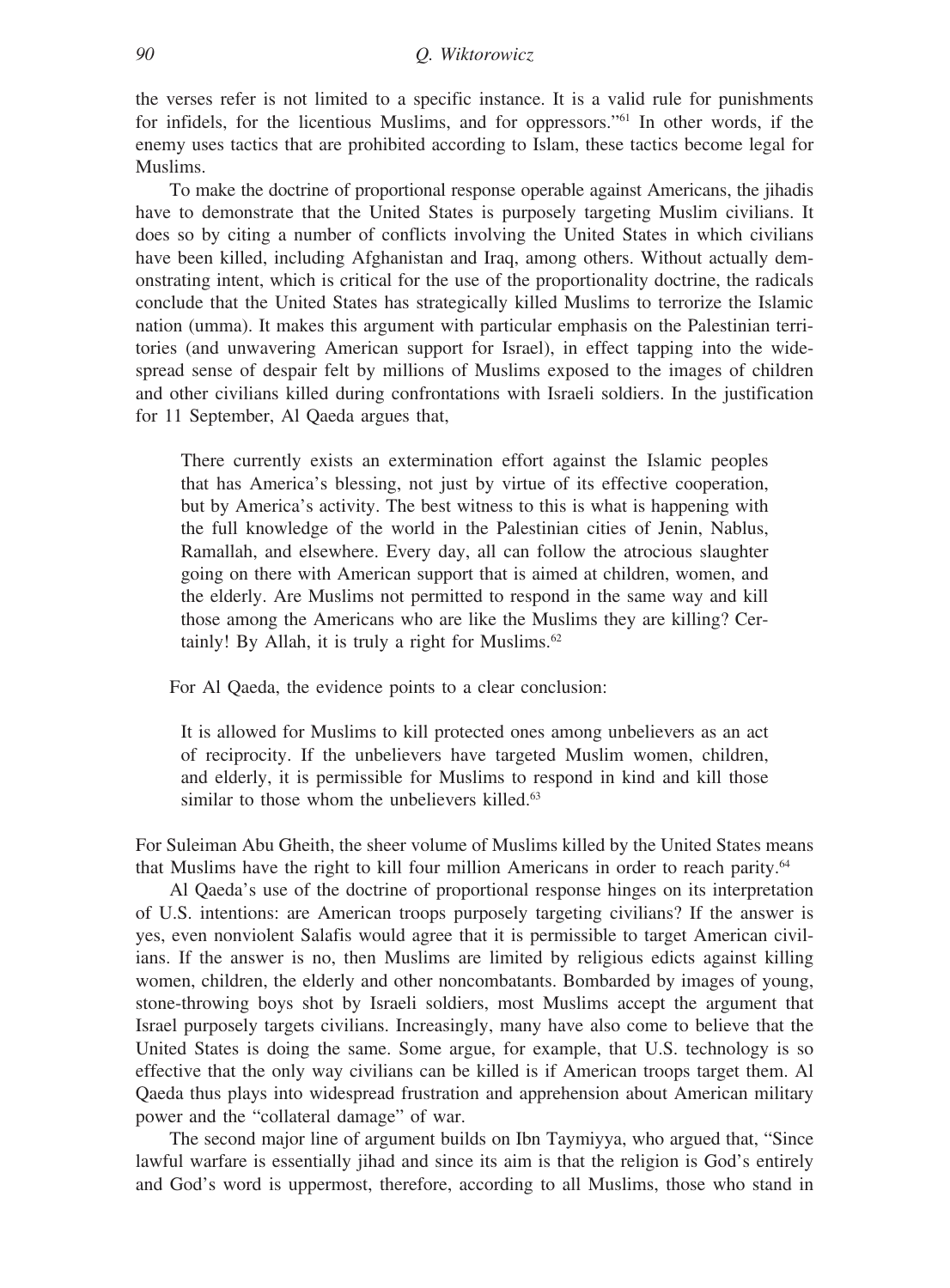the way of this aim must be fought. As for those who cannot offer resistance or cannot fight, such as women, children, monks, old people, the blind, the handicapped and their likes, they shall not be killed, unless they actually fight with words [e.g., propaganda] and acts [e.g., spying or otherwise assisting in the warfare]."65 This defines enemy populations in terms of their capacity to fight, in effect introducing subjectivity into the definition of "civilian."

The jihadis argue that anyone who assists the enemy in any way loses the protection of noncombatant status: "It is allowed for Muslims to kill protected ones among unbelievers on the condition that the protected ones have assisted in combat, whether in deed, word, mind, or any other form of assistance, according to the prophetic command." Perhaps the most oft-cited piece of evidence for this line of argument is a story about Duraid Ibn al-Simma, a well-known Arab poet who strongly opposed Mohammed and the message of Islam. According to tradition, he was brought to the battlefield to advise the Hawazin troops about battle procedures in a conflict against the Muslims. As a very old man, he posed no physical threat to the Muslim forces, but the intelligence he provided to the enemy made him a target and led to his death in battle.<sup>66</sup>

Although even nonviolent Salafis agree that individuals who directly assist combat through advice in war planning or other supportive functions are legitimate targets, Al Qaeda uses the subjectivity inherent in the "capacity to fight" threshold to dramatically broaden the menu of legitimate targets. Anyone the movement itself deems as supporting the "war against Islam" is fair game, including NGOs, journalists, academics, government consultants, and businesses.

The most important new line of thinking, without precedent in Islamic law, is the jihadi argument about personal and individual culpability in a democracy. This argument is best represented in a fatwa about 11 September issued by Hammoud al-Uqla al-Shuaybi, considered the godfather of the Saudi jihadis. In the fatwa, al-Uqla argues that:

[W]e should know that whatever decision the non-Muslim state, America, takes—especially critical decisions which involve war—it is taken based on opinion poll and/or voting within the House of Representatives and Senate, which represent directly, the exact opinion of the people they represent—the people of America—through their representatives in the Parliament [Congress]. Based on this, any American who voted for war is like a fighter, or at least a supporter.67

In addition to citing Ibn Taymiyya's stance vis-à-vis the capacity of the enemy population to fight, al-Uqla also cites another ruling in which Ibn Taymiyya argued that Christians could be fought because "they assisted the enemies of the Muslims against them, and helped them with their wealth and weapons, despite the fact that they did not fight us." Al-Uqla's perspective has influenced some of his more radical jihadi students, including Ali bin Khudayr al-Khudayr, Nasir Hamad al-Fahd, and Suleiman Alwan. Alwan and al-Khudayr issued fatwas after 11 September saying that anyone who assisted the United States was an apostate. Al-Fahd issued a fatwa supporting the use of weapons of mass destruction.

This kind of argument is replicated in several Al Qaeda publications. In its justification for September 11, the movement reasons that because a democratically elected government reflects the will of the people, a war against Islam of this magnitude must have popular support. Using the term "public opinion" (*al-ra'y al-'amm*) to represent the will of the people in a democracy, Al Qaeda argues that,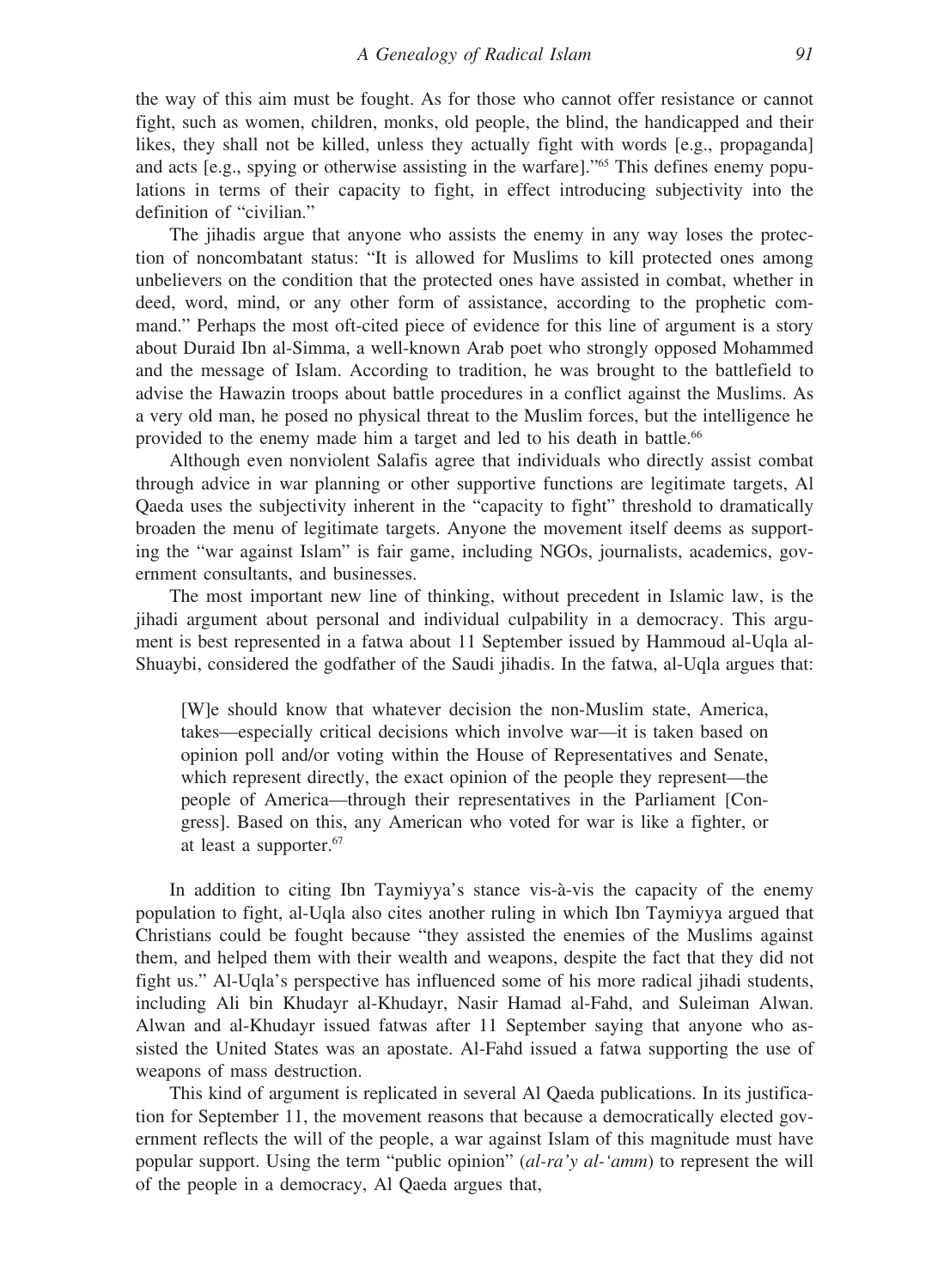## *92 Q. Wiktorowicz*

It is stupidity for a Muslim to think that the Crusader-Zionist public opinion which backs its government was waiting for some action from Muslims in order to support the Crusader war against Islam and thereby enkindle a spirit of hostility against Islam and Muslims. The Crusader-Zionist public opinion has expended all it has in order to stand behind the nations of the cross, executing their war against Islam and Muslims from the beginning of the colonization of Islamic countries until the present day. If the successive Crusader-Zionist governments had not received support from their people, their war against Islam and Muslims would not have taken such an obvious and conspicuous form. It is something that would not attain legitimacy except by the voices of the people.<sup>68</sup>

Abd al Aziz bin Saleh al-Jarbu, author of *Basing the Religious Legitimacy of Destroying America*, recounts a story in which the Prophet ordered his followers to kill a woman because she sang songs to inspire the enemy warriors. "If this was the decree against anyone who sang songs of vituperation against the Messenger," he reasoned, "then it is all the more a decree against those who to this added participating in a vote approving massacres of Muslims and against those who spread shame and prostitution to Islam and the Muslims."69

Obviously Ibn Taymiyya did not discuss the culpability of individuals in a democracy because this was not a medieval or classical issue. The jihadis have transmogrified his line of argument and a well-established principle in Islamic jurisprudence that those who assist in combat, even if they are not soldiers, are legitimate targets. By declaring all Americans personally responsible simply because they live in a democracy, Al Qaeda has manipulated the subjective nature of defining "the capacity to fight" to justify widescale attacks on non-combatants.

Although GIA emir Zouabri was never considered a theological luminary and had little direct influence on theological debates about civilian targeting, his rationale for the massacres in Algeria runs throughout Al Qaeda's justification for 11 September. In both cases, the definition of "civilian" was stretched to include broad swathes of the population. So whereas Al Qaeda may have objected to killing Muslim civilians in Algeria, its logic for killing non-Muslim civilians mirrors Zouabri's reasoning.

#### **Suicide Bombings**

Like civilian targeting, the issue of suicide bombings or "martyrdom operations" is relatively recent. The use of suicide bombings by Muslims began in Lebanon and was popularized by Hizballah. Tactically speaking, this influenced Palestinian groups. Theologically speaking, however, it is unlikely that Hizballah directly influenced Al Qaeda and the Sunni jihadis because its arguments derived from Shi'ite traditions of martyrdom (and it focused on military and political targets). The real debate about the religious permissibility of these kinds of operations among Salafis, in fact, did not emerge until the mid-1990s and was a response to its widespread usage by Hamas and other Palestinian factions.

What is interesting about the current jihadi arguments about suicide bombings is how little attention seems to be given to constructing a theological argument justifying such attacks. Instead, the vast majority of materials focus on extolling the virtues of martyrdom. Abdullah Azzam's *Virtues of Martyrdom in the Path of Allah* is a classic example.<sup>70</sup> In it, he elaborates twenty-seven points of evidence about the benefits of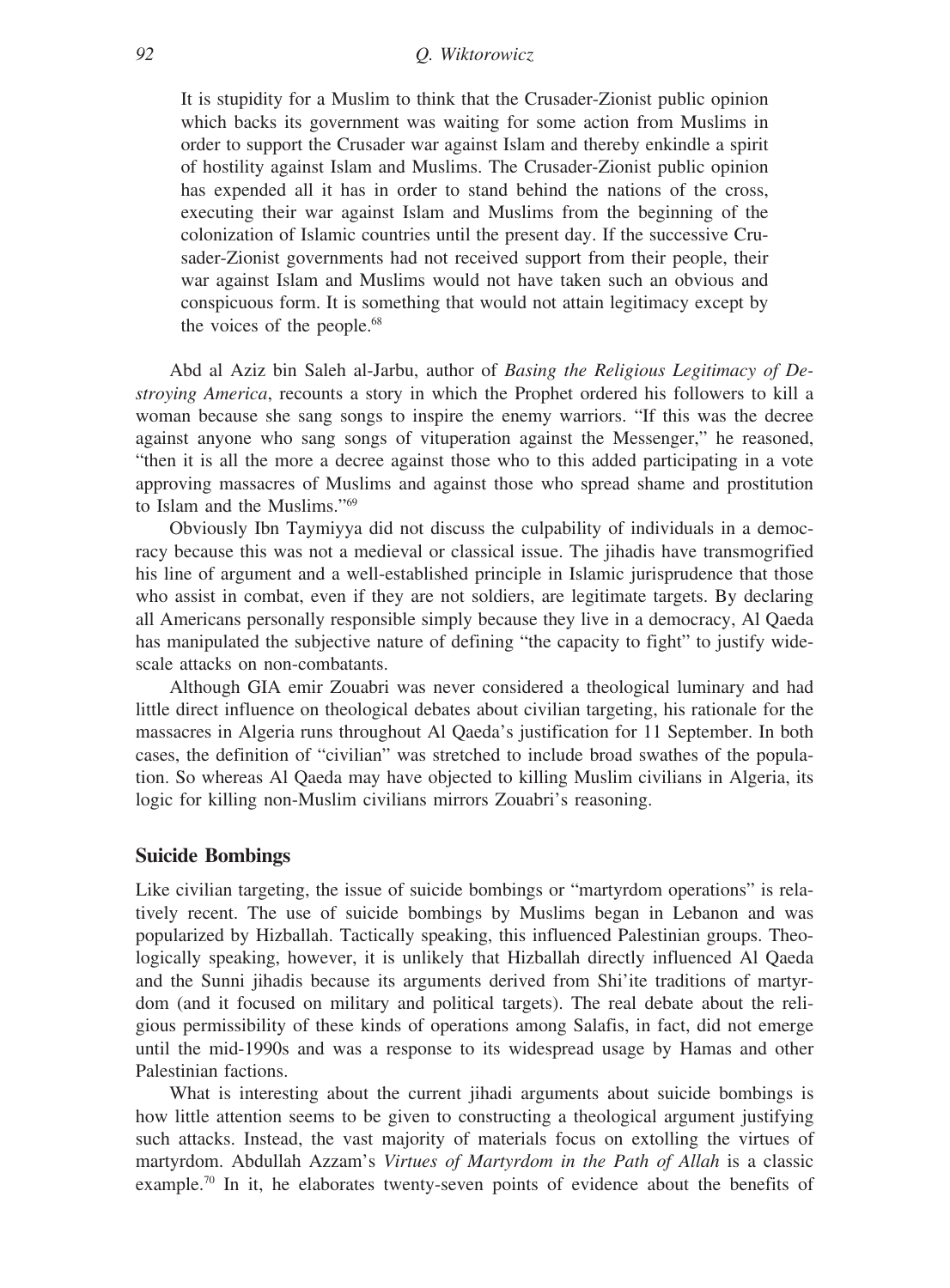martyrdom. Most writings argue that the martyr has a seat in Paradise, avoids the torture of the grave, marries seventy black eyed virgins, and can advocate on behalf of seventy relatives so that they too might reach Paradise. Scholars from all ideological persuasions agree about the virtues of martyrdom.

Since the 1990s, Al Qaeda and the jihadis have been forced to address two central questions. First, are martyrdom operations suicide? This is critical because Islam explicitly prohibits suicide. Some of the more senior Salafi clerics in Saudi Arabia have argued that these attacks are prohibited. Muhammad Bin Salih Bin Uthaymin (d. 2000), for example, argues that, "as for what some people do regarding activities of suicide, tying explosives to themselves and then approaching disbelievers and detonating amongst them, then this is a case of suicide. . . . So whoever commits suicide then he will be considered eternally to Hell-Fire, remaining there forever."71 In making this condemnation, the focus is on the *act* itself: consciously killing oneself.

The jihadis, however, focus on the *intent* of the perpetrator. Although he is not as radical as Al Qaeda, Yusuf al-Qaradawi outlines the basic reasoning:

He who commits suicide kills himself for his own benefit, while he who commits martyrdom sacrifices himself for the sake of his religion and his nation. While someone who commits suicide has lost hope with himself and with the spirit of Allah, the *Mujahid* [holy warrior] is full of hope with regard to Allah's spirit and mercy. He fights his enemy and the enemy of Allah with this new weapon, which destiny has put in the hands of the weak, so that they would fight against the evil of the strong and arrogant. The *Mujahid* becomes a "human bomb" that blows up at a specific place and time, in the midst of the enemies of Allah and the homeland, leaving them helpless in the face of the brave S*hahid* [martyr] who . . . sold his soul to Allah, and sought the *Shahada* [Martyrdom] for the sake of Allah.<sup>72</sup>

Here Al Qaeda shares its view of suicide bombings as legitimate martyrdom operations with less radical, conservative Sunnis. This includes not only figures like al-Qaradawi, but also Mohammed Sayyed Tantawi, the Sheikh of al-Azhar in Egypt.<sup>73</sup> The jihadis thus find ample support among Muslims for the *tactic* itself.

The second question is related to targeting. Can Islamic fighters kill civilians in "martyrdom operations"? Much of the jihadi argument in answering this question is based on its justification for killing civilians in general, outlined in the previous section of this article: it challenges mainstream definitions of "innocent civilians" to include anyone who assists the enemy in "word, deed, or mind," an extremely expansive category. Its reliance on this line of reasoning stems from widespread opposition to killing civilians, even in suicide bombings. Although someone like Tantawi may support suicide bombings in principle, he and others object to killing civilians in the process. Even Muhammed al-Maqdisi, an extreme jihadi Salafi in Jordan, has cautioned against civilian targeting, although noting that in some contexts the Islamic fighters may not be able to distinguish between combatants and noncombatants.74 From this perspective, collateral damage is permissible but should be avoided where possible.

It is because of the general consensus that Muslims cannot purposely target civilians that Al Qaeda and others must emphasize that alleged "civilians" are not really noncombatants. In the context of Israel, for example, al-Qaradawi and the jihadis frame Israel as a militarized country. Because there is mandatory military service for men and women (and reserve service after that), all men and women become legitimate targets in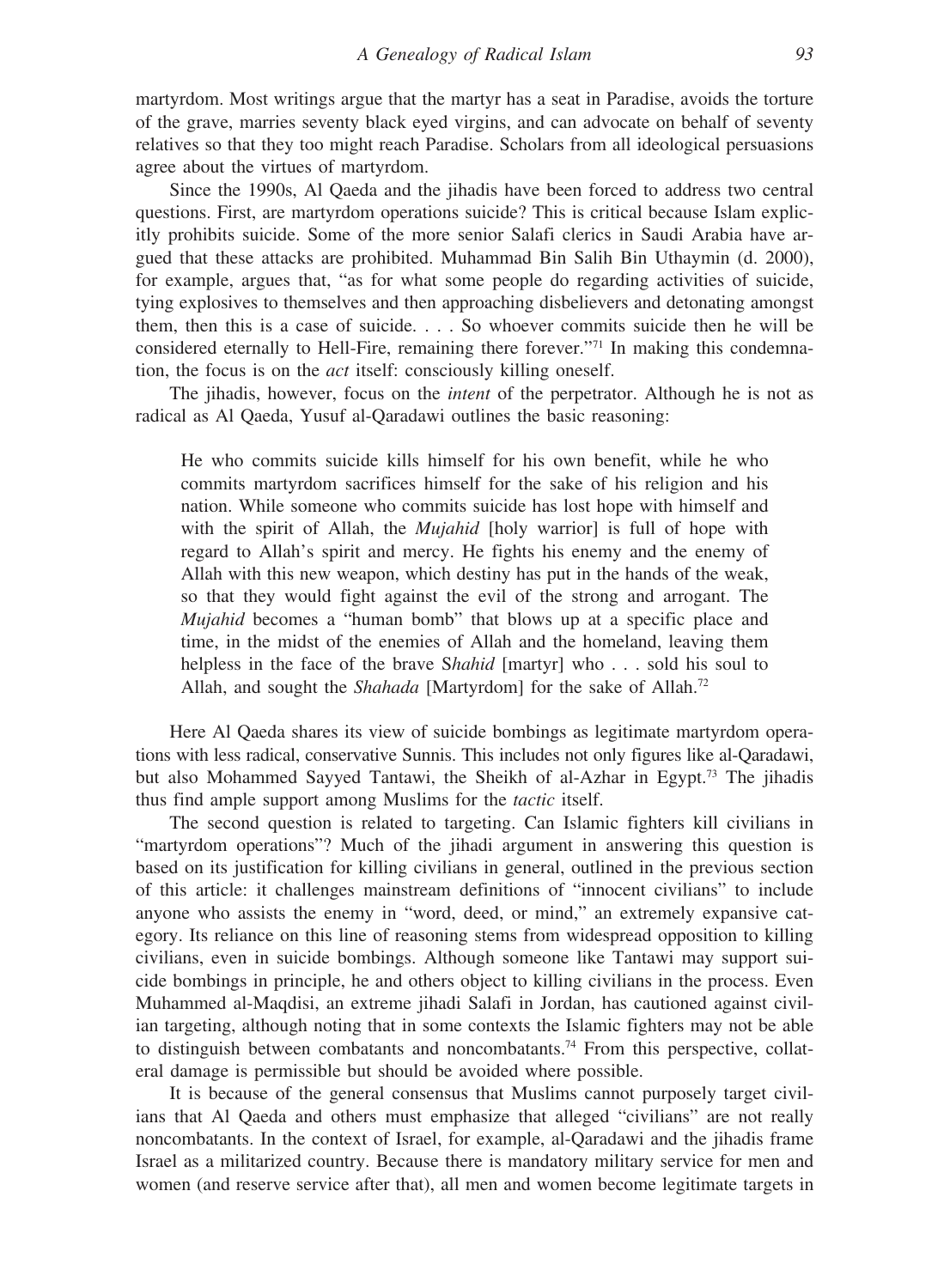martyrdom operations. Some more radical elements argue that because children will one day grow up and serve in the Israeli army, they too are legitimate targets. Regardless of the nuances, Al Qaeda is careful to frame the targets of the attacks as combatants through deeds, words, and thoughts.

## **Conclusion and Future Prospects**

The development of jihadi thought is characterized by the erosion of critical constraints used to limit warfare and violence in classical Islam. Whereas most Islamic scholars throughout history have defined apostates as those who clearly leave the faith by declaring themselves non-Muslims or rejecting key tenets of Islam (prayer, the prophethood of Mohammed, monotheism, etc.), jihadis claim that any leader who does not implement and follow Islamic law (as they understand it) is an apostate. Whereas most scholars reject violent uprisings to remove rulers so long as they allow the prayer and have "a mustard seed of faith," jihadis believe it is a divine duty to wage jihad against rulers who refuse to implement the radicals' interpretation of Islamic law. Whereas there is a general acceptance throughout Islamic history that civilians should not be targeted in war, Al Qaeda has defined the term "civilian" in such a way as to make everyone living in a Western democracy subject to attack (reinforced by a doctrine of proportional response that requires Muslims to kill millions of Americans). And although there is broad support for the use of suicide bombings, Al Qaeda has expanded its use to encompass attacks on ordinary civilians in Western countries rather than just military or political targets.

This trajectory indicates that the jihadis will attack increasingly wider categories of people. This is already being witnessed with regard to the Shi'ite community in Pakistan and Saudi Arabia (and to some extent Iraq because of Zarqawi's intention to seed discord between Sunnis and Shi'ites). A number of radicals declared their intention to kill Shi'ites in the early 1990s, and this has become an increasingly common position.<sup>75</sup> More attacks might also be expected against others in the Sunni community, in addition to state officials and government personnel.

However it plays out, the historical development of jihadi thought has been one of increasingly expansive violence, not one of limitations. In the end, this may erode popular support for Al Qaeda, as increased violence did to the GIA in Algeria, but in the meantime more groups of people will likely find themselves on the jihadi list of legitimate targets. Given the jihadi argument about proportional response and intentions to acquire weapons of mass destruction, attacks may become increasingly deadly as well.

#### **Notes**

1. Those typically called "Wahhabis" reject the term because it suggests that they follow Ibn Wahhab, a person, rather than God. This, for conservative Muslims, would be tantamount to apostasy. They instead use the term "Salafi." For more on Salafis, see Quintan Wiktorowicz, *The Management of Islamic Activism: Salafis, the Muslim Brotherhood, and State Power in Jordan* (Albany: State University of New York Press, 2001), chapter four; Marc Sageman, *Understanding Terror Networks* (Philadelphia: University of Pennsylvania Press, 2004).

2. See Quintan Wiktorowicz "The New Global Threat: Transnational Salafis and Jihad," *Middle East Policy* 8(4) (December 2001), pp. 18–38; Michael Doran, "Somebody Else's Civil War," *Foreign Affairs* 81(1) (January/February 2002), pp. 22–42.

3. For the first fatwa on weapons of mass destruction, see the analysis of Sheikh Naser bin Hamad al-Fahd's fatwa, issued on 21 May 2003, by Reuven Paz, "YES to WMD: The First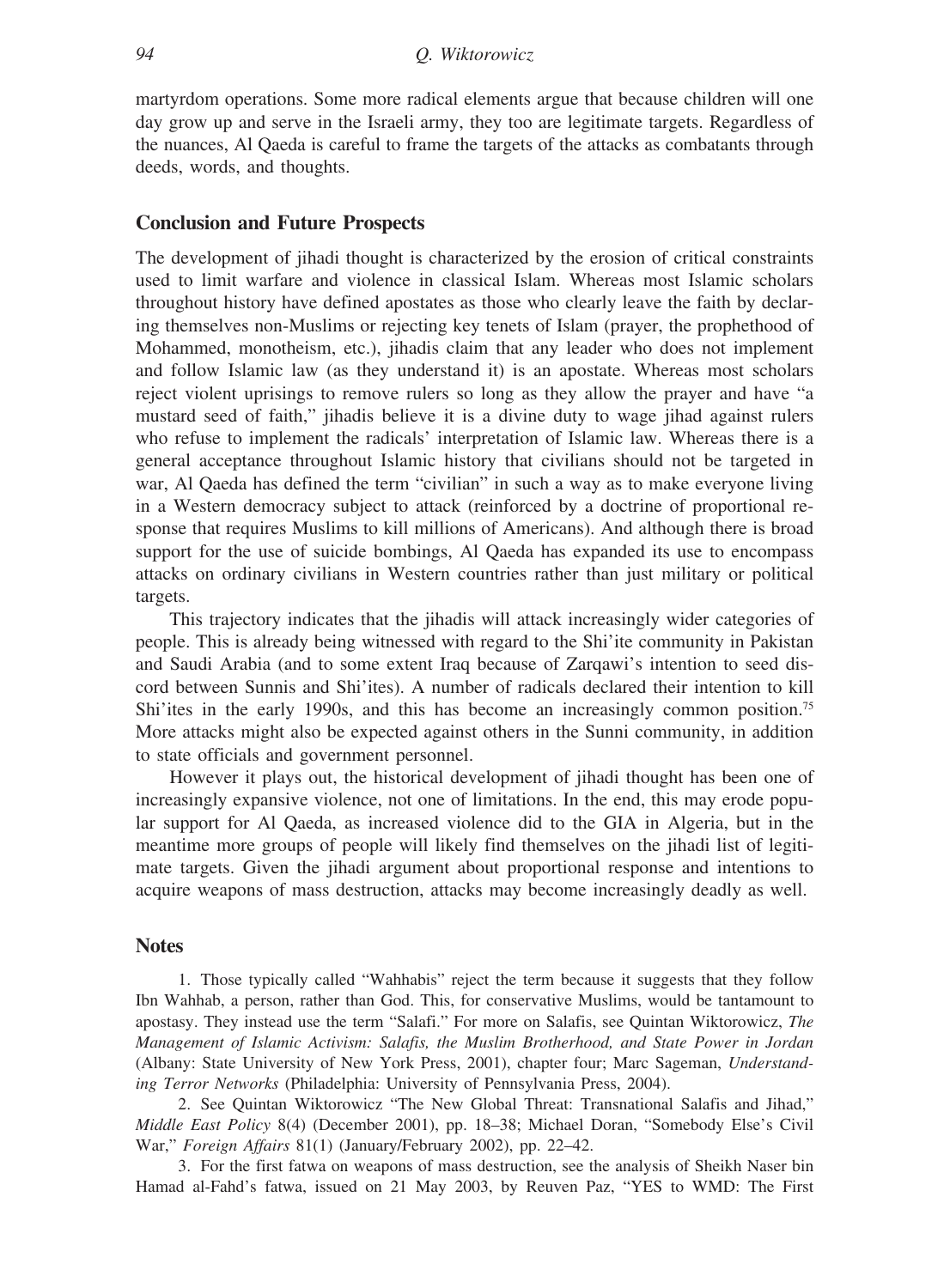Islamist Fatwah on the Use of Weapons of Mass Destruction," *Prism Special Dispatches* 1(1) (May 2003), available at (http://www.e-prism.org/images/PRISM%20Special%20dispatch%20no% 201.doc).

4. *Al-Musawwar,* 21 June 2002, pp. 4–22, in FBIS-NES-2002-0625.

5. Ibid.

6. From quotes provided at (http://tariq.bitshop.com/misconceptions/fatwas/prohibition.htm). These are the standard kinds of evidence used by nonviolent Salafis.

7. *Sahih Bukhari* 8, p. 73; 8, p. 126.

8. For the mainstream Salafi perspective on these issues and others (translated into English), see various publications at (www.salafipublications.com). The website is well known among Salafis as supporting the Saudi religious establishment, which is tied to the Saudi regime.

9. Email from Juan Cole, 25 March 2003.

10. Ibid.

11. For Mawdudi's perspective, see Charles J. Adams, "Mawdudi and the Islamic State," in *Voices of Resurgent Islam*, edited by John L. Esposito (Oxford: Oxford University Press, 1983), pp. 99–133; and Seyyed Vali Reza Nasr, *Mawdudi & the Making of Islamic Revivalism* (Oxford: Oxford University Press, 1995). Mawdudi's most important works are readily available online. For example, see (http://www.masmn.org/Books/).

12. For more on the Jamaat-i-Islami, see Seyyed Vali Nasr, *The Vanguard of the Islamic Revolution: The Jama'at-I Islami of Pakistan* (Berkeley: University of California Press, 1994).

13. For Sayyid Qutb's ideology, see Yvonne Y. Haddad, "Sayyid Qutb: Ideologue of Islamic Revival," in *Voices of Resurgent Islam*, edited by John L. Esposito (Oxford: Oxford University Press, 1983), pp. 67–98; Ahmad S. Moussalli, *Radical Islamic Fundamentalism: The Ideological and Political Discourse of Sayyid Qutb* (Syracuse: Syracuse University Press, 1994); Ibrahim M. Abu-Rabi, *Intellectual Origins of Islamic Resurgence in the Modern Arab World* (Albany: State University Of New York Press, 1995); and William E. Shepard, *Sayyid Qutb and Islamic Activism: A Translation and Critical Analysis of Social Justice in Islam* (London: Brill, 1996). For his influence on radical jihadis in particular, see Emmanuel Sivan, *Radical Islam: Medieval Theology and Modern Politics* (New Haven: Yale University Press, 1985), Gilles Kepel, *Muslim Extremism in Egypt: The Prophet and Pharaoh*, trans. Jon Rothschild (Berkeley: University of California Press, 1993); Sageman, *Understanding Terror Networks*, chapter one.

14. Sivan, *Radical Islam*, p. 28.

15. As quoted in Sivan, *Radical Islam*, pp. 23–24.

16. Faraj's tract is translated in Johannes J.G. Jansen, *The Neglected Duty: The Creed of* Sadat's Assassins and Islamic Resurgence in the Middle East (New York: MacMillian Publishing Company, 1986). Also, see Kepel, *Muslim Extremism*, chapter seven.

17. Jansen, *The Neglected Duty*, p. 6.

18. Ibid., p. 97.

19. As quoted in Malika Zeghal, "Religion and Politics in Egypt: The Ulema of al-Azhar, Radical Islam, and the State (1952–1994)," *International Journal of Middle East Studies* 31(3) (August 1999), p. 395.

20. From *al-Sharq al-Awsat* published extracts of Ayman Zawahiri's *Knights under the Prophet's Banner*, FBIS-NES-2002-108, available at (www.fas.org/irp/world/para/ayman\_bk.html). Qutb's influence on Zawahiri is corroborated in Montasser al-Zayyat, *The Road to Al Qaeda: The Story of Bin Laden's Right-Hand Man*, trans. Ahmed Fekry, edited by Sara Nimis (London: Pluto Press, 2004). Al-Zayyat has acted as the lawyer for a number of radical jihadis in Egypt and is well placed in the jihadi community, although many now view him as a security agent because of his central role in developing a nonviolent ideology among jihadis.

21. From *al-Sharq al-Awsat* published extracts of Ayman Zawahiri's *Knights under the Prophet's Banner*, FBIS-NES-2002-108, available at (www.fas.org/irp/world/para/ayman\_bk.html).

22. *Islam: The Misunderstood Religion* is published by New Era publications and is available at (www.barnesandnoble.com).

23. Michael Doran made this observation in an e-mail. For more on Ibn Wahhab's ideology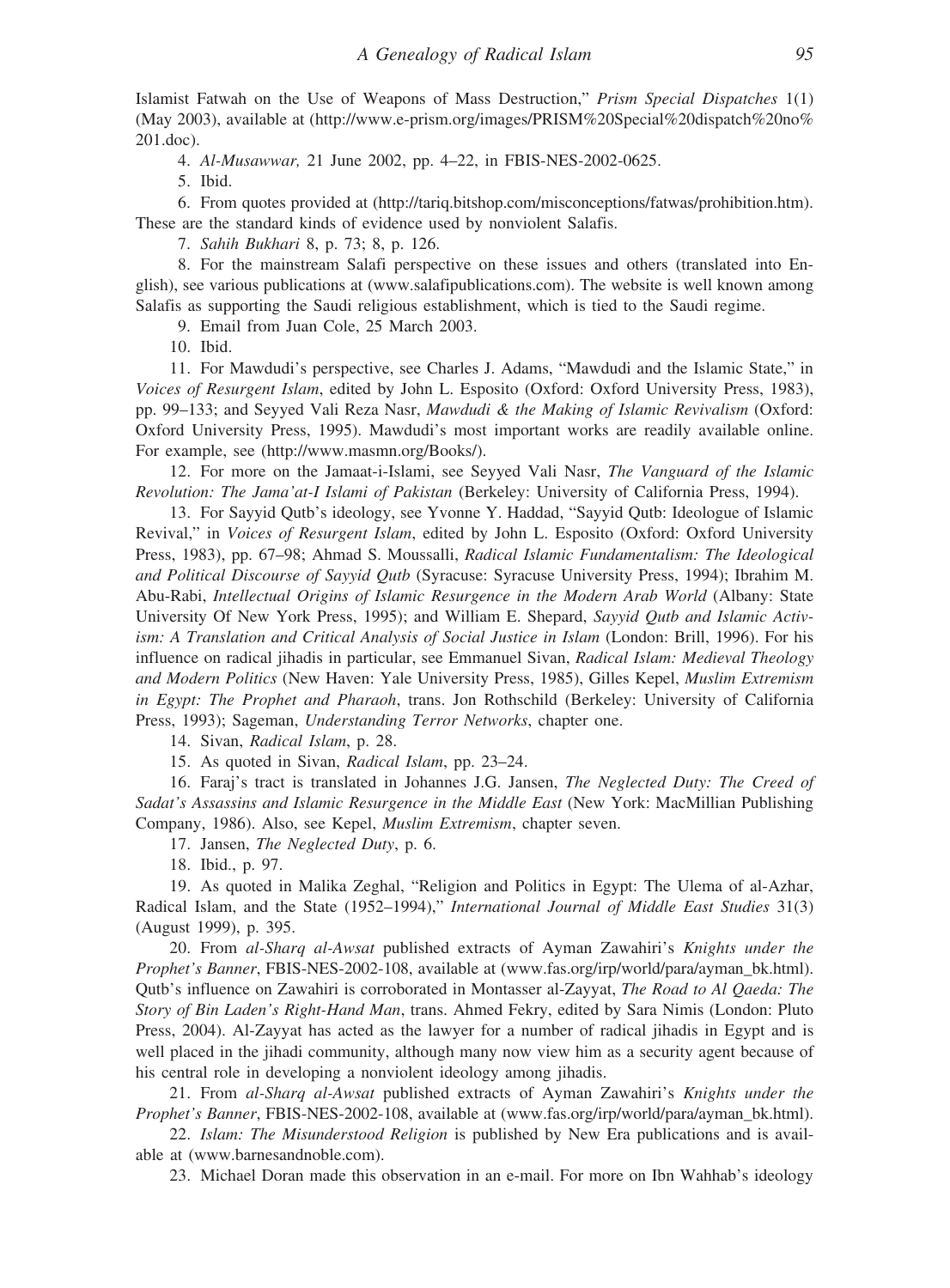and influence, see Natana J. DeLong-Bas, *Wahhabi Islam: From Revival and Reform to Global Jihad* (Oxford: Oxford University Press, 2004).

24. DeLong-Bas, *Wahhabi Islam.*

25. See (http://www.islambasics.com/view.php?bkID=64).

26. See various publications on the topic at www.salafipublications.com

27. E-mail from Juan Cole, 12 February 2003.

28. The "Declaration" is available at (http://www.pbs.org/newshour/terrorism/international/ fatwa 1996.html).

29. Originally played on *al-Jazeera*. Translated transcript available at (http://news.bbc.co.uk/ 2/hi/middle\_east/2751019.stm).

30. E-mail from Guido Steinberg, 25 March 2003. Also, for those who read German, see Guido Steinberg, *Religion und Staat in Saudi-Arabien. Die Wahhabitischen Gelehrten 1902–1953* (Würzburg: Ergon, 2002).

31. See, for example, John Kelsay and James Turner Johnson, eds., *Just War and Jihad: Historical and Theoretical Perspectives on War and Peace in Western and Islamic Traditions* (New York: Greenwood Press, 1991); and James Turner Johnson, *The Holy War Idea in Western and Islamic Traditions* (University Park, PA: The Pennsylvania State University Press, 1997).

32. Jihadis believe that the story about the Prophet's reference to the "greater jihad" was fabricated.

33. Rudolph Peters, *Jihad in Classical and Modern Islam* (Princeton: Markus Wiener Publishers, 1996), chapter five.

34. Peters, *Jihad*, p. 47.

35. Available at (http://www.islamworld.net/advice\_jihad.html).

36. Online version available at (http://www.religioscope.com/info/doc/jihad/azzam\_caravan\_ 1\_foreword.htm).

37. Peters, *Jihad*, pp. 52–53.

38. Online version available at (http://www.religioscope.com/info/doc/jihad/azzam\_caravan\_4\_ part2.htm).

39. Online version available at (http://www.religioscope.com/info/doc/jihad/azzam\_caravan\_5\_ part3.htm).

40. Online version available at (http://www.religioscope.com/info/doc/jihad/azzam\_caravan\_3\_ part1.htm).

41. Ibid.

42. Olivier Roy, "The Radicalization of Sunni Conservative Fundamentalism," *ISIM Newsletter* No. 2, March 1999. Available online at (http://www.isim.nl/files/newsl 2.pdf).

43. The fatwa is available at (http://www.fas.org/irp/world/para/docs/980223-fatwa.htm).

44. Online version at (http://www.pbs.org/newshour/terrorism/international/fatwa\_1996.html).

45. See Mamoun Fandy, *Saudi Arabia and the Politics of Dissent* (New York: Palgrave, 1999); and Gwenn Okruhlik, "Making Conversation Permissible: Islamism and Reform in Saudi Arabia," in *Islamic Activism: A Social Movement Theory Approach*, edited by Quintan Wiktorowicz (Bloomington: Indiana University Press, 2004).

46. As quoted in John Esposito, *Unholy War: Terror in the Name of Islam* (Oxford: Oxford University Press, 2002), p. 24.

47. *London Press Association*, 14 September 2001, FBIS-WEU\_2001-0914.

48. For a more elaborate discussion of this, see Quintan Wiktorowicz and John Kaltner, "Killing in the Name of Islam: Al Qaeda's Justification for September 11," *Middle East Policy* 10(2) (Summer 2003), pp. 76–92. The article is available at (http://www.mepc.org/public\_asp/ journal\_vol10/0306\_wiktorowiczkaltner.asp).

49. For the ideological struggle in the conflict, see Mohammed Hafez, "Armed Islamist Movements and Political Violence in Algeria," *Middle East Journal* 54(4) (Autumn 2000), pp. 572–592; idem., *Why Muslims Rebel: Repression and Resistance in the Islamic World* (Boulder: Lynne Rienner, 2003), chapter five.

50. Quintan Wiktorowicz, "The GIA and GSPC in Algeria," In *In the Service of Al Qaeda:*